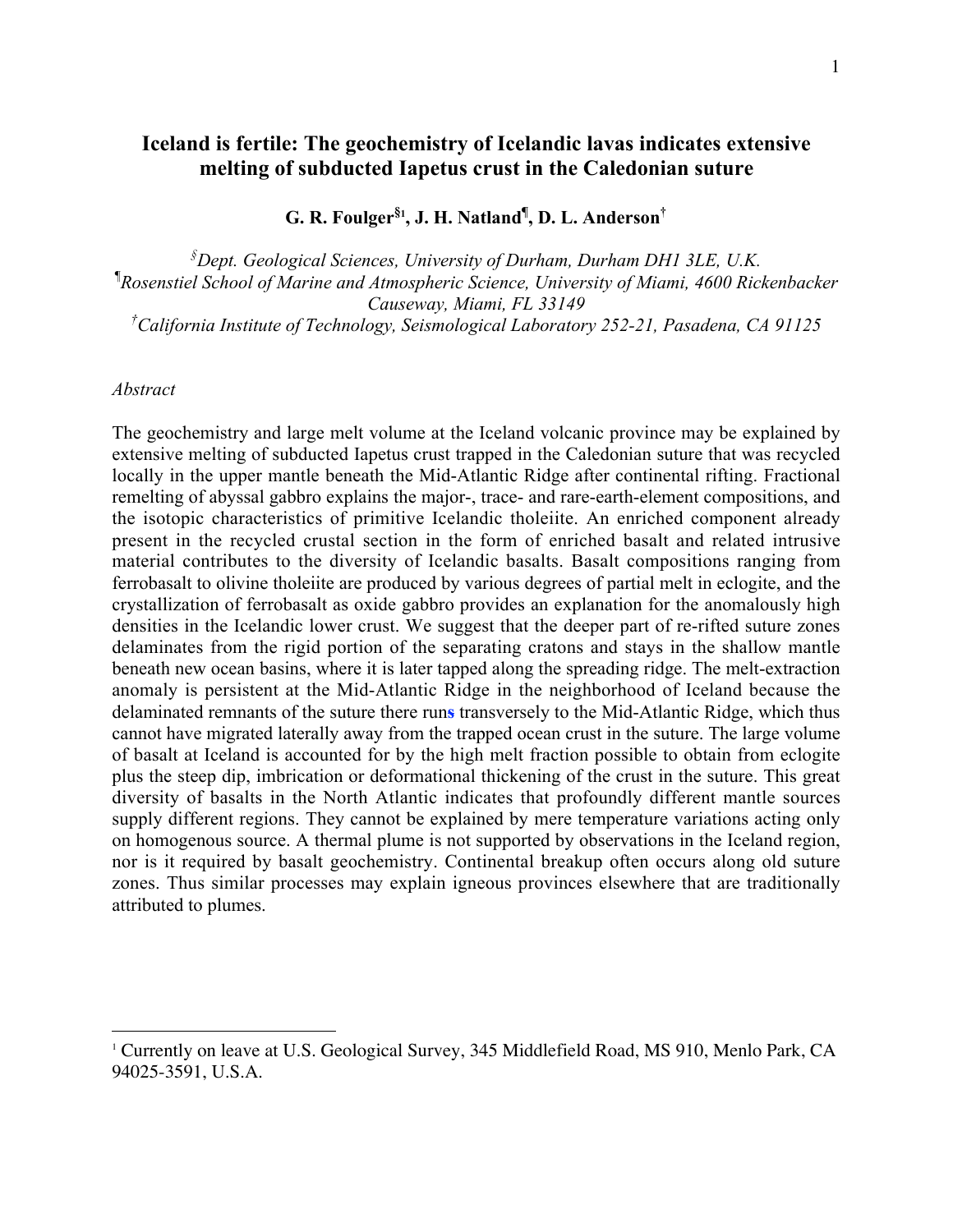#### **1. Introduction**

The Iceland volcanic province comprises a belt of anomalously thick crust that varies from  $\sim$  250 - 600 km in north-south extent and crosses the entire width of the North Atlantic. It formed as a result of chronic, locally enhanced magmatism at the Mid-Atlantic ridge (MAR) where it crosses a transverse branch of the  $\sim$  440-Myr-old Caledonian suture. The seismic crustal thickness of  $\sim$ 30 km suggests melt extraction at a rate up to 3 times greater than on the neighboring Kolbeinsey and Reykjanes ridges, where the crust is only  $\sim 10$  km thick (Foulger et al., 2003).

Foulger (2002) and Foulger et al. (2003) suggest that enhanced melt production resulted from remelting eclogitised subducted Iapetus crust that was trapped in the shallow mantle beneath the Caledonian suture when the continents of Laurasia and Baltica collided at  $\sim$  440 Ma. The continent has since been rifted, but much of the suture material that was in the mantle within and below the lithosphere**,** is still present in the center of the North Atlantic and continues to influence the compositions of basaltic magmas along the MAR. Because the MAR crossed the suture branch in the future neighborhood of Iceland approximately orthogonally, buoyant masses of oceanic crust trapped in the upper mantle have been available at the ridge long after the continents were transported away, and much longer than to the north and south, where the proto-MAR formed longitudinally along other branches of the Caledonian suture.

Calculated compositions of parental melts, concentrations of trace- and rare-earth elements (REE) and ratios of radiogenic isotope provide evidence that remelted ocean crust of Caledonian age contributed to the compositions of basalts of from east Greenland, Iceland and Britain (Chauvel and Hemond, 2000; Korenaga and Kelemen, 2000; Breddam, 2002; Lesher et al., 2003). Subducted slabs comprise sediments, altered basaltic upper crust, gabbroic lower crust, and depleted lithospheric mantle. The crustal part combines contributions from normal midocean-ridge basalt (N-MORB), enriched MORB (E-MORB), alkalic olivine basalt (AOB) and related differentiates such as occur on spreading ridges and nearby seamounts today. Such a variety of source material, combined with processes associated with remelting Icelandic crust (Oskarsson et al., 1982) accounts for both the petrological and geochemical variability of Icelandic basalts, and their exceptionally large volume.

The depth from which recycled crustal material might be derived is dependent on the depth to which subducted slabs finally sink. This is unknown and may be variable. One model suggests that all slabs sink to the core-mantle boundary from where the crustal material is transported back to the surface in plumes, to provide the enriched component observed in ocean-island basalt (OIB) (e.g., Hofmann and White, 1982; Kellogg and Wasserburg, 1990). There is little support from seismic tomography for such deep subduction. Maximum depths of subduction in the midlower mantle, and at 1,000 and 650 km have also been suggested on the basis of global tomography, geoid modeling and kinematics (van der Hilst et al., 1997; Wen and Anderson, 1997; Hamilton, 2002). Alternatively, hot, young slabs such as are subducted in the final stages of ocean basin closure may be trapped in the continental mantle lithosphere in the sutures of collided continents. Beneath the lithosphere they may achieve neutral buoyancy in the upper few hundred kilometers of the mantle (Oxburgh and Parmentier, 1977; Wortel, 1980; Meibom and Anderson, 2003).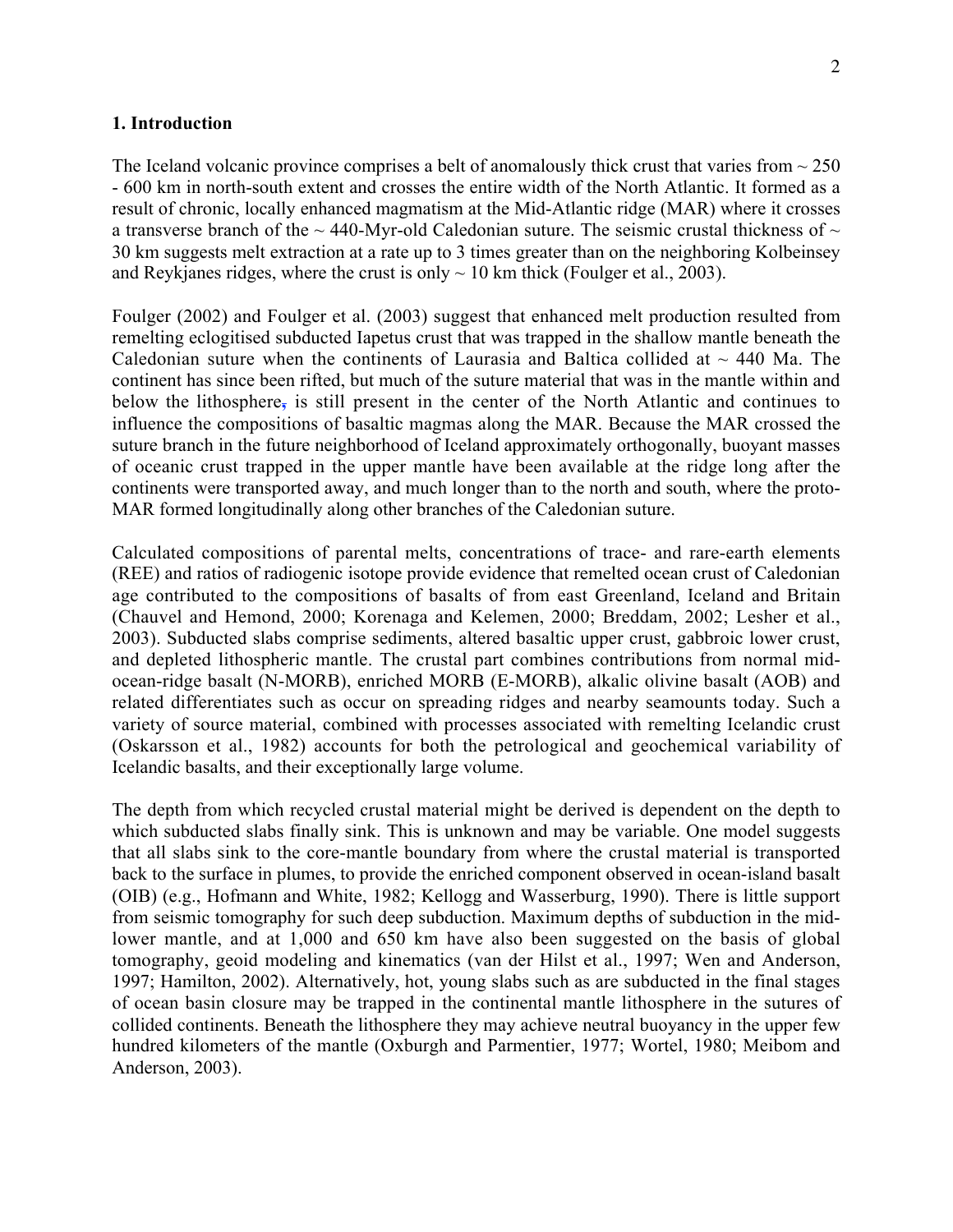The North-Atlantic geochemical anomaly within which the Iceland volcanic province lies was attributed by Schilling (1973) to the deep mantle plume that had been proposed to underlie Iceland (Morgan, 1971). Schilling (1973) proposed that the plume was hotter than beneath ridges to account for the large volume of Icelandic basalts. This hypothesis subsequently experienced complications. The widths and magnitudes of some of the geochemical anomalies compared with those of the Azores, which were also proposed to be underlain by a plume, are the reverse of what is expected for the much larger Iceland melt anomaly (Schilling et al., 1983). The compositions of Icelandic lavas cannot be explained by the original two source "components" (mantle peridotite and an enriched "plume" component) suggested by Schilling (1973). Different studies advocate different numbers and combinations of the suite of components proposed (e.g., Stracke et al., 2003), including North Atlantic depleted mantle, fertile peridotite, both "enriched" and "depleted" plume components, and an additional component to explain the helium isotope ratios. The expected radial symmetry about central Iceland of geochemical signatures attributed to a plume (e.g., Condomines et al., 1983; Schilling et al., 1983) is not observed, geochemical discontinuities occur across relatively minor structures such as the 120-km-long Tjornes Fracture Zone in north Iceland, and the temperatures of the most primitive Icelandic melts are similar to those calculated for mid-ocean ridge basalts (Breddam, 2002).

We propose that the geochemistry of both primitive and differentiated Icelandic tholeiites can be explained by extensive melting of a complete section of subducted oceanic crust in the eclogite facies, and in particular that primitive Icelandic basalts are derived from remelted abyssal gabbro (Chauvel and Hemond, 2000; Breddam, 2002). Chemical comparisons show that the "depleted plume component" (Anderson, 1994; Kempton et al., 2000) in Icelandic basalts is similar to the geochemistry of abyssal olivine gabbro, and that Icelandic ferrobasalts are similar to abyssal oxide gabbros. The "enriched plume component" may be derived from remelting axial or seamount E-MORB, alkalic olivine basalt, and associated intrusive rocks, from melting of sedimentary materials of the subducted crust, or possibly small amounts of ancient continental crust that may, as at Jan Mayen, still underlie portions of Iceland (Amundsen et al., 2002; Foulger and Anderson, 2003).

High temperatures and a deep mantle source, neither of which are observed, are unnecessary. The derivation of up to 30 km of melt from remelting of  $\sim$  7-km-thick crust suggests that the subducted slab dips steeply or is imbricated, and by this means derived melts are concentrated beneath a smaller area than if the slab were flatter. We discuss possible slab geometry in the context of the late stages of closure of the Iapetus Ocean.

#### **2. The end game of plate tectonics**

The formation of ocean crust with normal thickness, uniform spreading at ridges and the subduction of old, dense lithosphere to at least the base of the upper mantle are aspects of steadystate plate tectonics that may not occur during the opening and closing stages of oceans and the formation of collisional sutures. The opening stage is often associated with bursts of magmatism that build seaward-dipping reflectors, thick sequences of flood basalts and large igneous provinces. Lateral temperature gradients and edge-driven convection may be important (King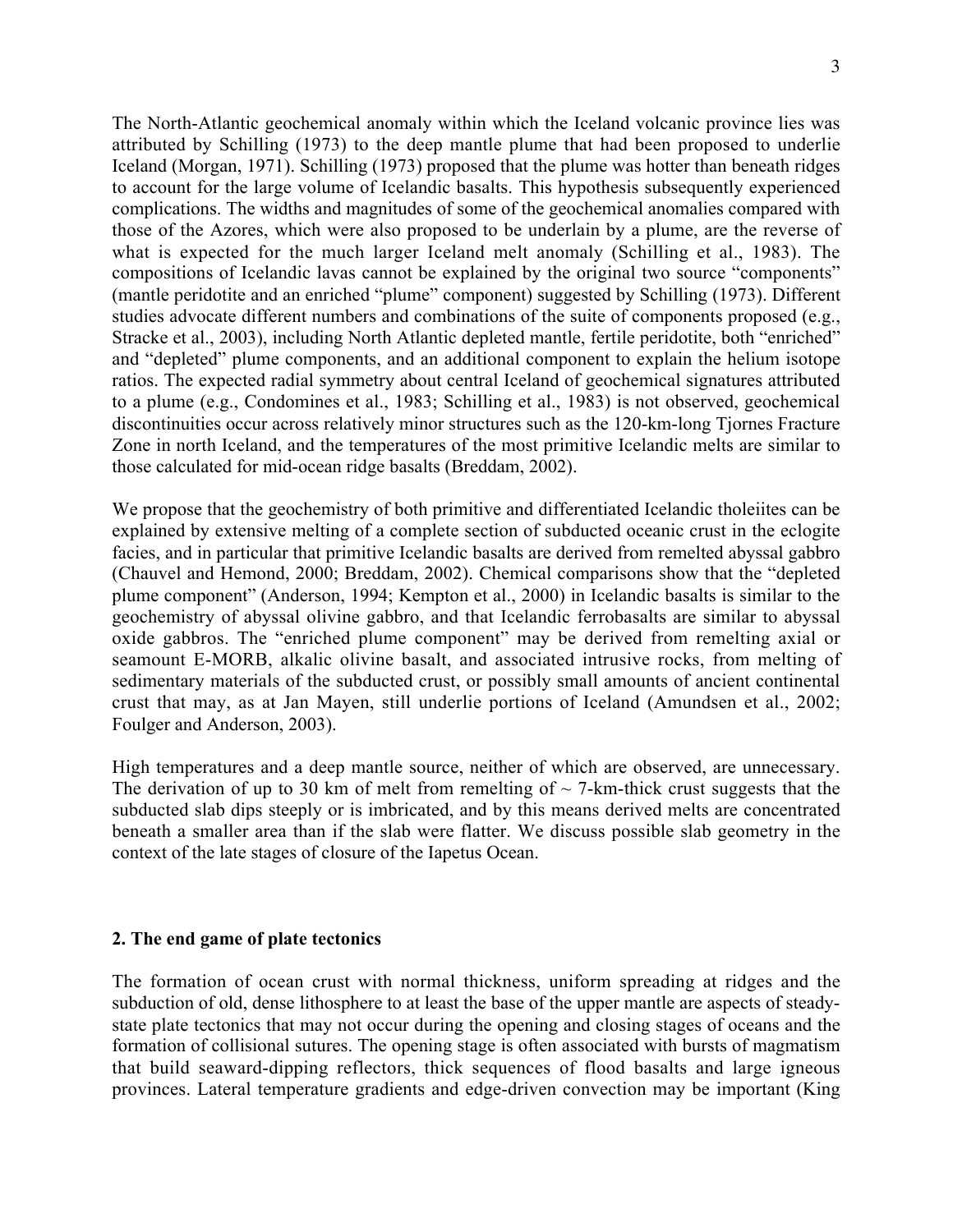and Anderson, 1995; King and Anderson, 1998; Boutilier and Keen, 1999). When continental break-up occurs along old sutures, as it did in the North Atlantic, magmatism may be further enhanced as a result of mantle made unusually fertile and fusible by eclogitised subducted oceanic crust trapped in the rifting lithosphere. Ridge-trench collision in the final stages of coalescence also introduces sediments and water into the shallow mantle at the suture.

The final oceanic lithosphere consumed when oceans close will be young, thin, and hot near ridges and beneath back-arc basins (Meibom and Anderson, 2003). Such lithosphere is buoyant, evidence for which is found in the obduction of ophiolites during the terminal stages of continental collision, and flat subduction of young lithosphere. Both low-angle subduction observed tomographically for young lithosphere, and thermal modelling, suggest that if oceanic lithosphere is younger than  $\sim$  50 Myr it may sink no deeper than a few 100 km (Oxburgh and Parmentier, 1977). At a half-spreading rate of 1 cm/a, this would amount to 500 km of plate. Much young subducted lithosphere, including ocean crust, could thus be retained in the shallow mantle, along with mantle wedge material and dehydration fluids. Old, thick, cold lithosphere probably sinks to much greater depths.

Where might this material reside? A length of the final subducting lithosphere equivalent to the thickness of the colliding cratons, or up to  $\sim$  150 - 200 km (Polet and Anderson, 1995), would be trapped between them and retained in the continental lithosphere. The remainder of the latesubducting, buoyant oceanic lithosphere below this, perhaps up to several 100 km, might be retained in the asthenosphere as flat slabs beneath the sutured cratons.

The formation of the Caledonian suture at  $\sim$  440 Ma involved the unusual collision of three continents. Laurentia and Baltica collided in an east-west direction, closing the Iapetus Ocean between them, and northerly drifting Avalonia docked against their southern borders when Tornquist's sea closed (Dewey and Shackleton, 1984; Soper et al., 1992) (Figure 1). This supercontinent broke up again at  $\sim$  54 Ma with the formation of the new MAR. The northern part of the new MAR ran longitudinally along the Caledonian suture, but in the area where the Iceland volcanic region later formed, the MAR crossed the southwesterly branch of the suture, which extends from east Greenland to Britain, where a southerly dipping slab had been subducted. High rates of magmatism for the first few Myr built a volcanic margin with sequences of basalt including seaward-dipping reflectors up to  $\sim$  25 km thick (e.g., Keen and Potter, 1995).  $At ~ 64°N$ , magmatism did not wane but continued at a high level to the present day, and built a band of crust  $\sim$  30 km thick traversing the Atlantic from east Greenland to the Faeroe Islands (Foulger and Anderson, 2003).

These geological observations are consistent with the hypothesis that the source of excess melt lies in Iapetus crust trapped at shallow depth in the Caledonian suture. The thick continental crust was ruptured and carried away to either side of the North Atlantic, to Greenland and northwestern Europe, but much of the underlying sub-cratonal lithospheric mantle and suture zone material on both sides still remains beneath the North Atlantic. The Iceland volcanic region itself began to form at a location where 150 - 200 km of slab was trapped between the cratons, and modern Iceland overlies the remnants of this material. In this geometry, the North Atlantic to the south of the Iceland region may also contain Iapetus slab material abandoned in the upper mantle, which might explain the continuation of geochemical anomalies south down the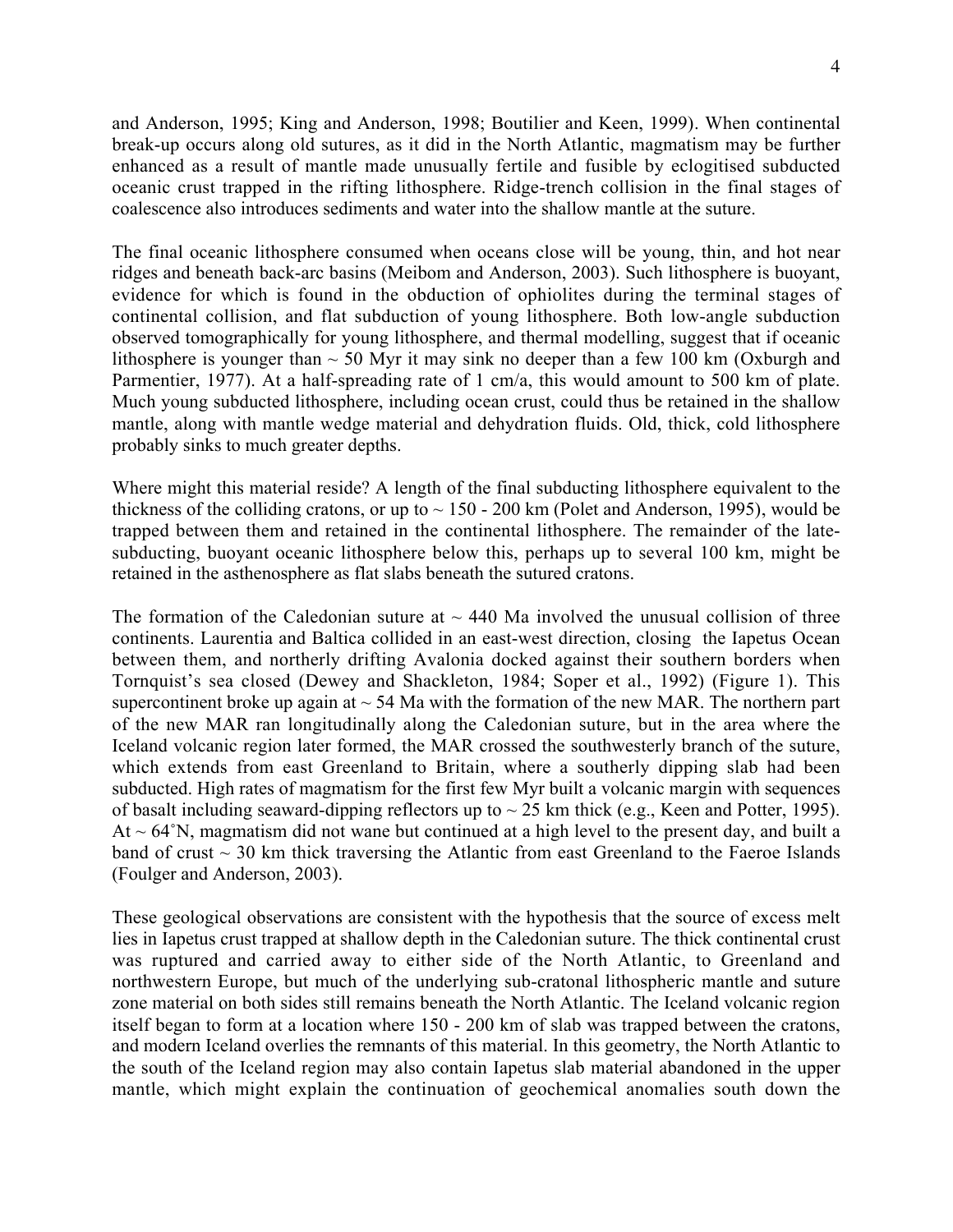Reykjanes ridge from Iceland. This, along with a moderate temperature anomaly of 50-100˚C resulting from continental insulation prior to breakup (Anderson, 2000b), may explain the geochemical, bathymetric and geoid highs there (Foulger and Anderson, 2003).

#### **3. Geochemistry**

Most Icelandic basalts are tholeiites similar to N-MORB, and differ from them only slightly in their isotopic ratios, trace-element concentrations, and major-oxide abundances (Meyer et al., 1985; Hanan and Schilling, 1997; Kempton et al., 2000). Most compositions are higher in fractionation-corrected parental Na<sub>2</sub>O (Na<sub>8</sub>) (Figure 2a) and TiO<sub>2</sub> than those from the adjacent ridges. Partial melting of a homogeneous mantle to produce thick crust (Figure 2b) would predict less  $Na<sub>2</sub>O$  and  $TiO<sub>2</sub>$  because of the greater degree of partial melting and larger depth range of melting required (Langmuir et al., 1992). Nevertheless, even above the thickest  $($   $\sim$  40-km) crust in central Iceland (Foulger et al., 2003), the primitive lavas found at Kistufell volcano (Breddam,  $2002$ ) have Na<sub>8</sub> similar to basalt glasses from the East Pacific Rise (EPR), where the crust is only 7 km thick. Below, we use the primitive Kistufell basalts as type examples of primitive Icelandic tholeiite in comparisons with oceanic crust.

Eruptive temperatures calculated for Kistufell lavas are only  $\sim 1240^{\circ}$ C (Breddam, 2002), close to those of similarly magnesian N-MORB (Ford et al., 1983). Heat flow in the ocean surrounding Iceland is no higher than elsewhere in sea floor of the same age, which also indicates normal temperatures (Stein and Stein, 2003). Petrologic indicators of high temperatures, e.g., very high Mg numbers, forsteritic olivine, and picritic glass, are absent. The attenuation of seismic waves and Vp/Vs ratios in the lower crust are low, indicating subsolidus conditions and temperatures lower than at equivalent depths beneath the EPR (Menke and Levin, 1994; Menke et al., 1995; Menke et al., 1996). A theory for Icelandic petrogenesis is thus required that explains the geochemical similarities to typical MORB and excessive crustal thickness with eruptive temperatures similar to normal mid-ocean ridges.

As suggested by Chauvel and Hemond (2000) and Breddam (2002), primitive Icelandic tholeiite is similar to gabbroic ocean crust. We extend this comparison using large data sets from Hess Deep in the eastern Pacific, and Atlantis Bank on the Southwest Indian ridge. At the latter, a very long section of gabbroic oceanic crust was cored at ODP Hole 735B. At both locations almost all gabbros are adcumulates with little trapped melt (Natland et al., 1991; Natland and Dick, 1996; Natland and Dick, 2001; Natland and Dick, 2002). They span all stages of differentiation including, with decreasing temperature, troctolite, olivine gabbro, gabbronorite, oxide gabbro, and minor residual granitic material. The oxide gabbros from Hole 735B contain up to  $11\%$  TiO<sub>2</sub> and 30% cumulus magmatic oxides. About 20% of the section is gabbro with 1-30% of ilmenite and magnetite. At pressures  $> 1.5 - 3.0$  GPa these would be rutile-rich eclogite (e.g., Yoder and Tilley, 1962).

The diverse gabbroic facies at Hole 735B experienced differentiation by deformation (Bowen, 1920) during which the diverse lithologies were intimately juxtaposed in complex fashion while melt was present. Crystsallization temperatures ranged from  $\sim$ 1200°C to  $\sim$ 700°C-(Natland et al., 1991). A similarly wide range of remelting temperatures would be expected for granitic to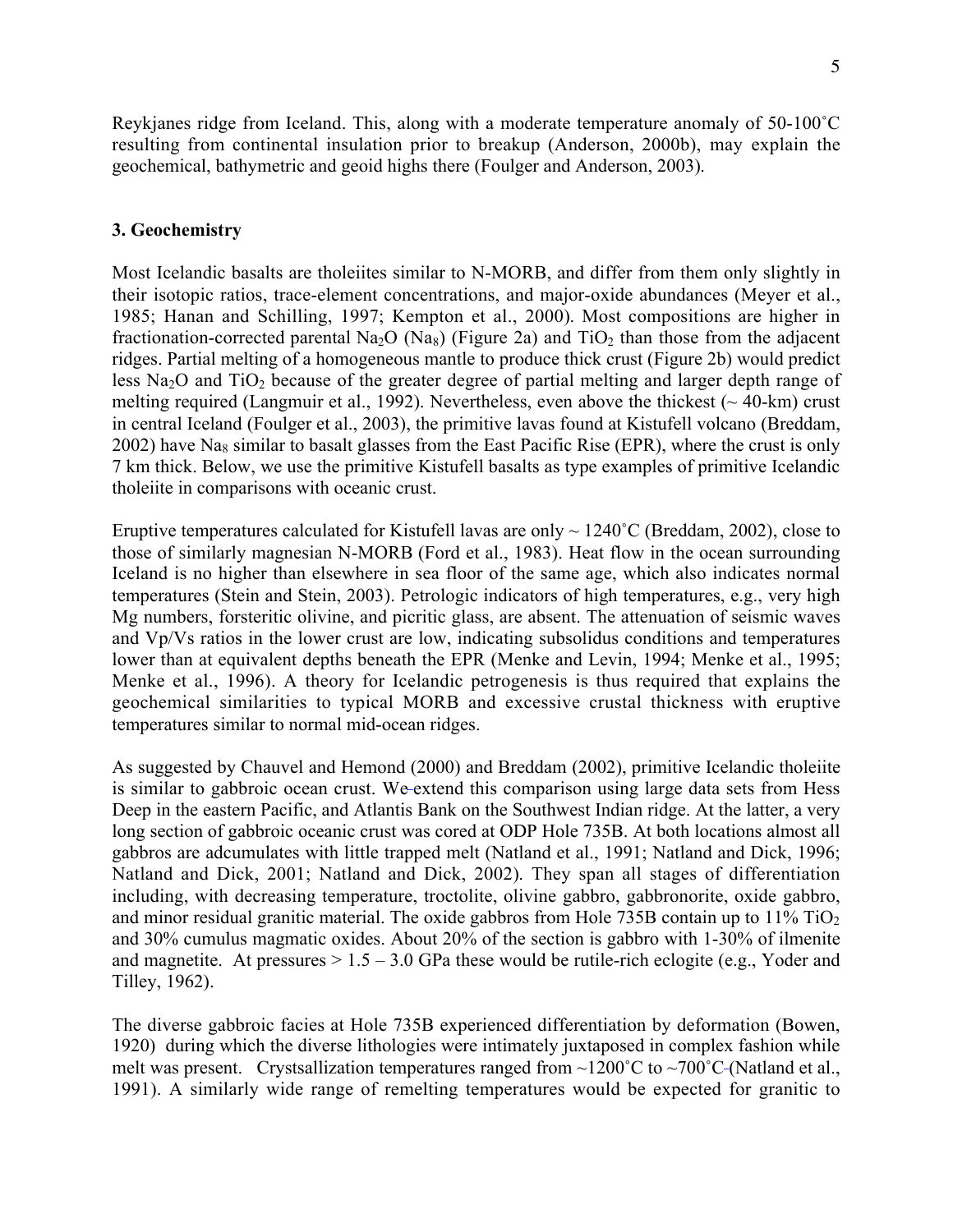troctolitic rocks transformed to the eclogite facies. Experimental studies on natural eclogites (Yoder and Tilley, 1962; Ito and Kennedy, 1974) indicate a crystallization/melting interval of 80  $-90$  K at pressures of  $> 2$  GPa, compared with  $\sim$ 200 K for gabbro of the same composition at  $\leq 1$ GPa. Most experiments, however, have been done on bimineralic, garnet-clinopyroxene eclogite rather than either iron-rich ferroeclogite with significant proportions of rutile  $\pm$  amphibole or granitic material in the eclogite facies. These undoubtedly would extend the temperature interval of crystallization/melting for a bulk assemblage of ocean crust in the eclogite facies.

Trace-element concentrations in gabbroic cumulates are controlled by the compositions of precipitated minerals rather than the liquids. Concentrations in individual rocks may be variable, but the ratios of elements and their average concentrations in the complete crustal section are determined mainly by partitioning into clinopyroxene and plagioclase, and crystal separation from the residual liquid fraction. The bulk gabbro assemblages at Hess Deep and Hole 735B thus have low concentrations of, e.g., Y, Zr, and  $TiO<sub>2</sub>$ , in proportions set primarily by clinopyroxene, compared with their parental liquids (Table 1).

We calculate an average bulk composition for 1508 m of gabbro from Hole 735B using all analyses for which major oxides, REE and many trace elements have been obtained (Natland and Dick, 2002), and weighting the analyses by the density-corrected mass proportion of each lithology in the hole (Dick et al., 2000). The section probably represents about 60% of the gabbroic layer, including its central, most typical, portion. Complete remelting of all lithologies within it would probably leave only about 10% of the most refractory crustal materials behind (which were not cored at Hole 735B) (Natland and Dick, 2002). This composition (Table 1) would provide a liquid that is magnesian but non-picritic, with lower concentrations of Y, Zr, and  $TiO<sub>2</sub>$  than typical primitive N-MORB. In all these respects such a liquid is similar to primitive Kistufell tholeiite (Table 1).

The REE pattern of this average Hole 735B gabbro is also similar to those of Kistufell basalts, being flat and with only a small Eu anomaly (Figure 3). The low overall REE concentrations calculated are a consequence of partitioning into cumulus minerals, and the expulsion of intercumulus melt. Average Hole 735B gabbro is, however, slightly depleted in light REE compared with Kistufell tholeiites. Icelandic tholeiites are also lower in Zr compared with REE than in N-MORB, one of the attributes assigned to the so-called "depleted plume component" (Kempton et al., 2000). However, this attribute is also matched by most troctolitic and olivinegabbro cumulates at Hole 735B (Figure 4).

Average Hole 735B gabbro has lower Zr/Y and Nb than either Kistufell tholeiite or typical N-MORB (Figure 5). The lower  $Zr/Y$  again is a consequence of the rocks being cumulates in which concentrations of these elements are controlled mainly by clinopyroxene. Both the higher Nb and light REE in the Kistufell tholeiite and N-MORB may be explained by the addition of or mixing with a small fraction of an enriched (E-MORB or AOB) component, or perhaps silicic material such as trondhjemite or rhyolite, with liquid derived from melting abyssal gabbro. All of these are already present in recycled ocean crust by analogy with rocks from the EPR and nearby seamounts (Natland, 1989; Niu et al., 2002). The high Nb in basalt glasses from the EPR reveals an E-MORB influence among many N-MORB glasses (Figure 5) and we expect a comparable geochemical range to be retained during remelting of subducted oceanic crust. The enriched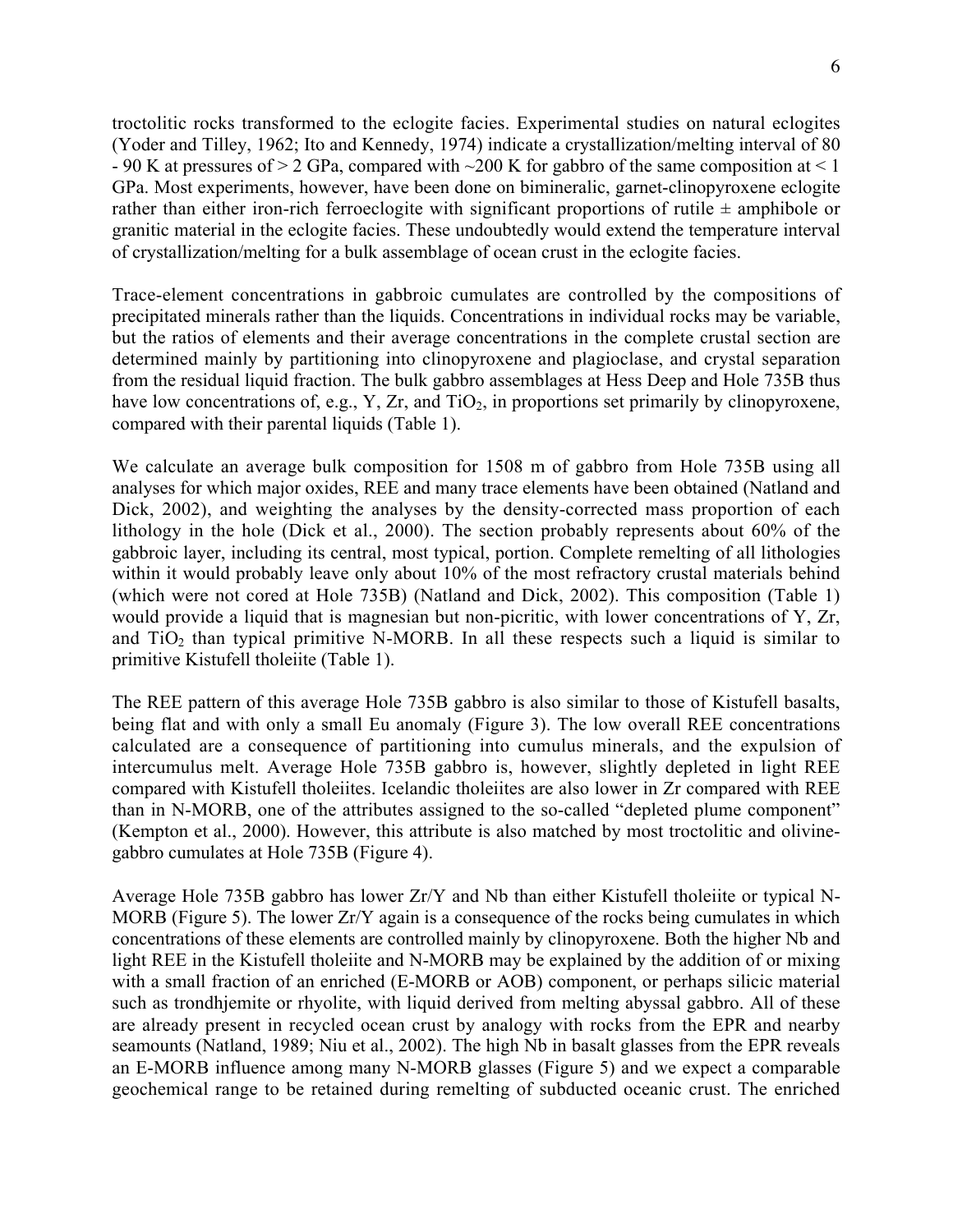component is distributed as lavas, dikes, veins, cumulates and reaction zones in ocean crust and adjacent abyssal peridotite. It need not reside in a physically separate reservoir, nor come from the deep mantle. Light REE flattening and Nb enrichment in Kistufell tholeiite can be explained by addition of 4.8% of seamount-type AOB to average Hole 735B gabbro (Table 1; Figures 3-5). This is slightly less than the 6.2% of E-MORB with  $> 0.5\%$  K<sub>2</sub>O dredged on the EPR and nearby seamounts between Siqueiros and Clipperton Fracture Zones, according to the Lamont Petrology Database. It can also be explained by mixing with a similarly small amount of rhyolite which is present at many central volcanoes in Iceland.

Additional similarities between average Hole 735B gabbro and the Kistufell basalts include positive Sr and negative Pb anomalies, low-<sup>18</sup>O (Breddam, 2002), and elevated  $87\text{Sr}/86\text{Sr}$ , which results from seawater alteration. This is associated with elevated Rb in altered gabbros (Hart et al., 1999). By radioactive decay of Rb over several 100 Myr, the average  ${}^{87}Sr/{}^{86}Sr$  of trapped Iapetus ocean crust would increase somewhat from the original values in abyssal gabbro. Other isotopic ratios suggest an age for sources of basalts of the Iceland volcanic province of several hundred Myr, consistent with an origin by remelting of ocean crust dating from the Caledonian suture (Korenaga and Kelemen, 2000; Lesher et al., 2003).

Great abundances of differentiated ferrobasalts are observed in Iceland, particularly at central volcanoes (Carmichael and McDonald, 1961; Walker, 1963), and the diverse rock compositions there have been attributed to remelting of the thick Icelandic crust (Oskarsson et al., 1982). Ferrobasaltic liquid cannot be produced by partial melting of mantle peridotite, as liquids so produced must be in equilibrium with magnesian olivine and pyroxenes. Primitive olivine tholeiite, however, occurs mainly in small volumes along the rift zones of Iceland, always away from central volcanoes. The ferrobasalts of both the rifts and central volcanoes could alternatively be derived from partial melting of the *eclogitic* mantle source beneath Iceland, in which case a great deal of differentiated basalt could cross the mantle into the crust. Thus, significant quantities of oxide gabbro, carrying several percent or more of the dense magmatic oxide minerals, ilmenite and magnetite, may have crystallized in the Icelandic lower crust. This may explain the anomalously high density of the Icelandic lower crust. Isostasy indicates that average Icelandic lower crust has an unusually high density only  $\sim$  90 kg/m<sup>3</sup> lower than that of the underlying mantle (Menke, 1999), despite having a crust-like average compressional-wave velocity of  $\sim$  7.2 km/s. This may be compared with a density contrast of  $\sim$  300 kg/m<sup>3</sup> expected if the lower crust were olivine gabbro and the mantle peridotite. On the other hand, because abyssal oxide gabbros have so much ilmenite and magnetite, they have very high densities of up to 3,200  $\text{kg/m}^3$ , but crust-like seismic velocities (Itturino et al., 1991).

Partial to nearly complete remelting of eclogitic ocean crust, transformed from a typically diverse suite of abyssal gabbros and basalts, can thus account for both primitive and differentiated Icelandic tholeiites. During transformation to eclogite in subduction zones, traceelement concentrations and ratios in abyssal gabbros plausibly are preserved and survive later remelting. Radiogenic isotopes that evolved following subduction add to those in E-MORB, dikes and reaction zones already present in the subducted crust, as well as altered ocean crust. Recycled abyssal gabbro can explain the high Y/Zr, low Zr/La, low concentrations of REE and high-field-strength incompatible elements such as Zr, Y, Ti, Hf and Ta, positive Sr and negative Pb anomalies, flat REE patterns, MORB-like general characteristics, non-picritic MgO and Mg#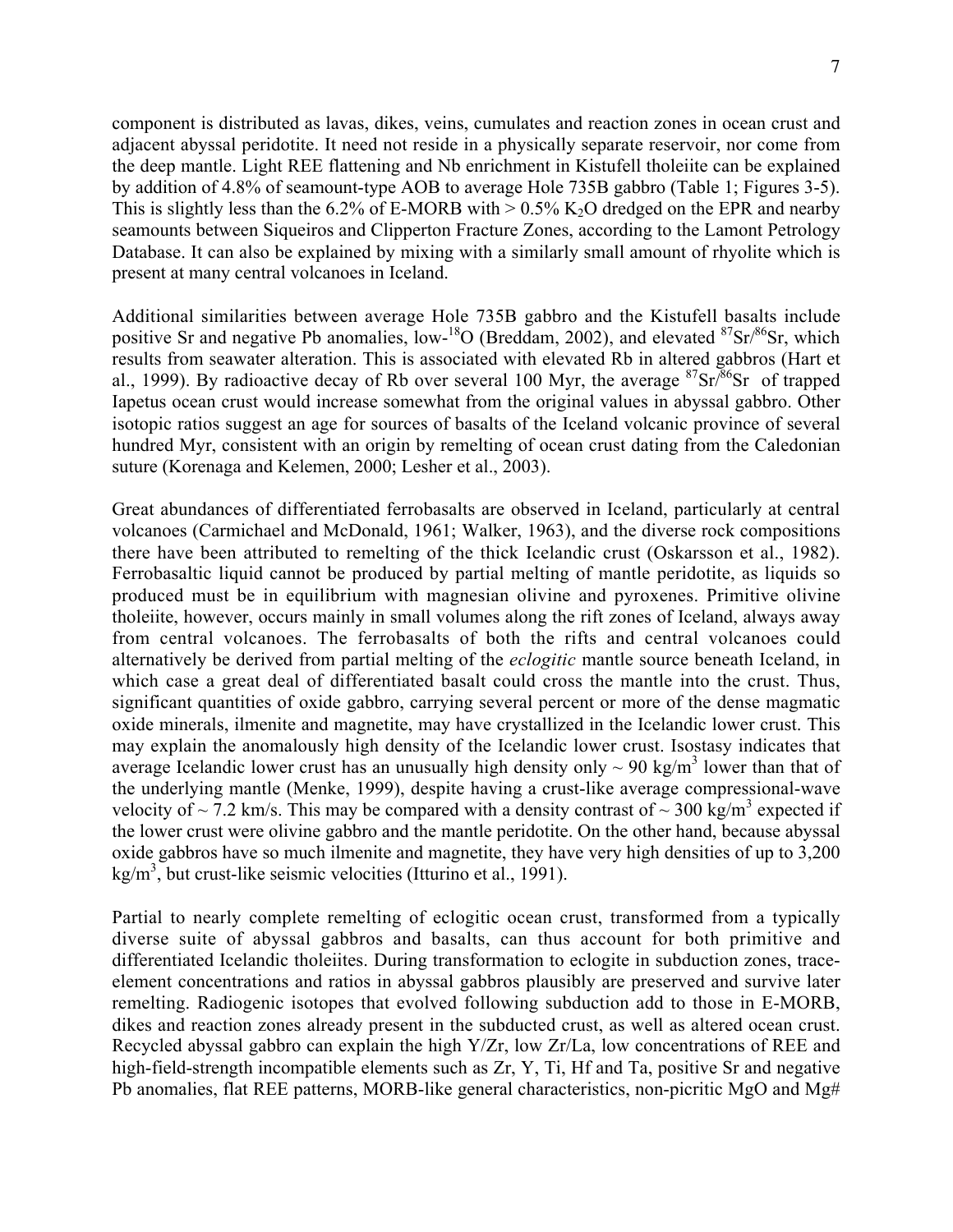of most primitive Icelandic basalts (Chauvel and Hemond, 2000), and eruptive temperatures of  $\sim$ 1240˚C (Breddam, 2002). More enriched and differentiated Icelandic basalts result from a smaller extent of eclogite partial melting, that taps the iron-rich oxide-gabbro in the suture, and incorporation of AOB and related rock, which must also reside in the subducted crust and adjacent abyssal peridotite. Some characteristics of primitive Icelandic basalts previously attributed to alteration and sub-arc melt extraction from ocean crust (Breddam, 2002), e.g., Y,  $Nb$ ,  $Zr$ , and  $TiO<sub>2</sub>$  proportions, positive Sr, and negative Pb anomalies, instead mimic the same features in abyssal gabbro cumulates. Those features thus do not amount to proof that ocean crust in a mantle source has been subducted past a line of arc volcanoes and then recycled back from the lower mantle.

# **4. Helium isotope ratios**

The highest  ${}^{3}$ He/ ${}^{4}$ He isotope ratios at a currently active hotspot, up to  $\sim$  42 Ra, (where Ra is the atmospheric <sup>3</sup>He/<sup>4</sup>He ratio) are found in Iceland (Hilton et al., 1999; Breddam and Kurz, 2001). (Recently, ratios of up to  $49.5 \pm 1.5$  Ra have been reported from basalts in Baffin Island (Stuart) et al., 2003).) Such observations are widely considered to be an unambiguous indicator of a lower mantle component in surface rocks, partly because it is assumed that this results from high  $3$ He content, and partly because other regions assumed to be underlain by plumes, such as Yellowstone and Hawaii, also have high ratios. However, this interpretation is non-unique. Other models for derivation of high  ${}^{3}$ He $/{}^{4}$ He from the upper mantle have been proposed (Anderson, 1998b; Anderson, 1998a; Foulger and Pearson, 2001; Meibom et al., 2003).

The presumption that high  ${}^{3}$ He/ ${}^{4}$ He is derived from the lower mantle assumes that the lower mantle is essentially undegassed. A high absolute concentration of  $3$ He would have prevented  ${}^{3}$ He<sup> $/4$ </sup>He ratios from reducing with time in response to the production of  ${}^{4}$ He from the decay of U+Th over the lifetime of the Earth. The value of  ${}^{3}He/{}^{4}He$  in the lower mantle is thus predicted to have remained at a few 10s of Ra, and to provide a source for the high  ${}^{3}He/{}^{4}He$  observed at Iceland and elsewhere. This theory has the following problems:

1. Mass balance calculations show that the concentration of  ${}^{3}$ He predicted in the lower mantle is comparable with that in chondritic meteorites (Kellogg and Wasserburg, 1990). This is at odds with high-temperature models of planetary accretion. The Earth is thought to have accreted at high temperature because of the energy of accretion, segregation of the core, and impact with a Mars-sized body that caused the Moon to form. Extensive degassing must have occurred at these times, which is supported by the observation that the Earth is strongly depleted in cosmochemically volatile species such as Na, K, Cl, and Rb, which are even less volatile than He. A large part of the Earth is thus not likely to have remained undegassed (Anderson, 1989).

2. If high- ${}^{3}$ He/ ${}^{4}$ He arises from a component with a high absolute He concentration then the helium concentrations in OIB, where such high ratios are commonly observed, are expected to be much higher than in MORB. However, the helium abundances in OIB are  $2 - 3$  orders of magnitude *lower* than in MORB. It is generally assumed that this results from preferential degassing of OIB as a result of their shallow depth of eruption. This can be tested by looking at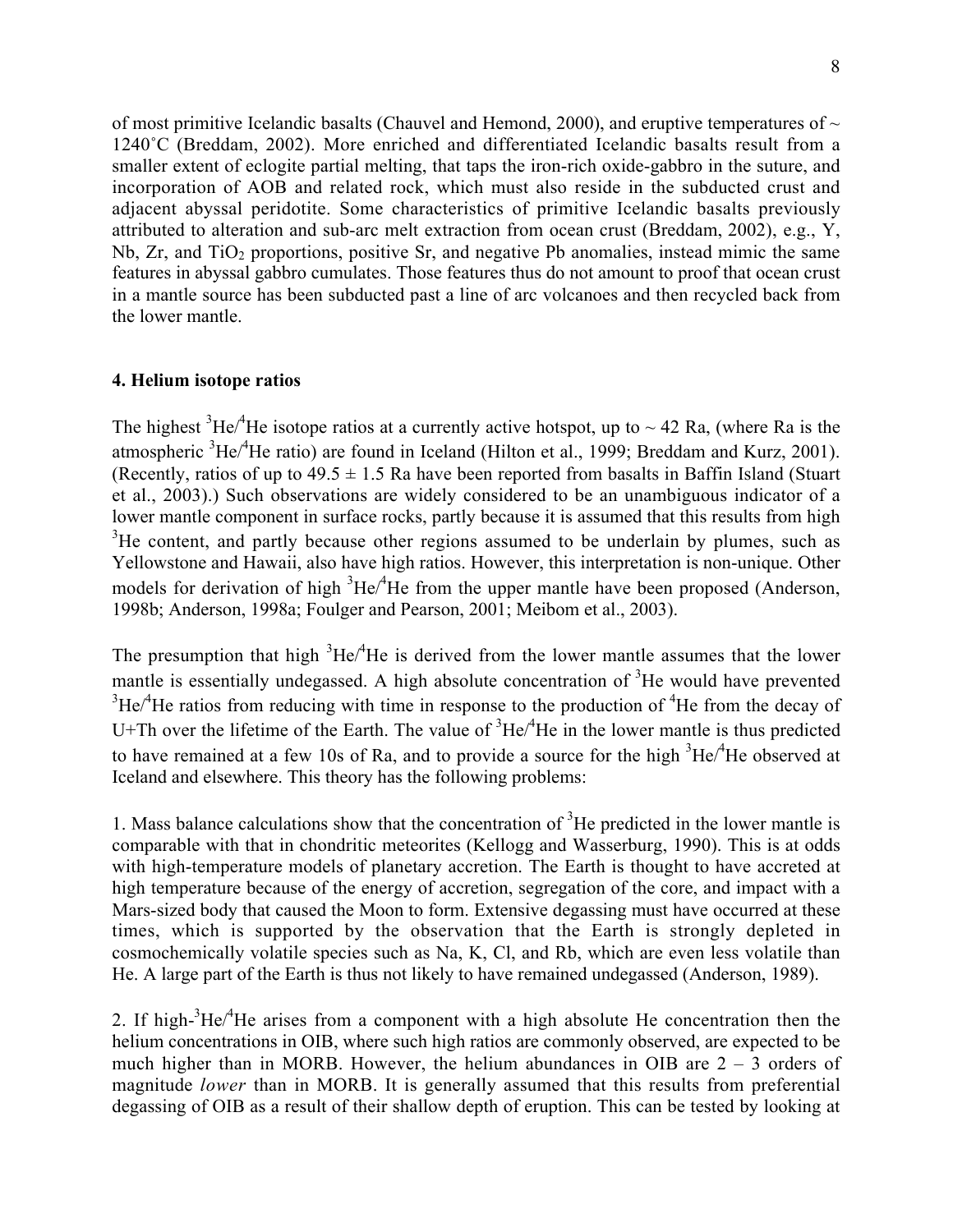the relative concentrations of heavier noble gases. The heavy noble gasses have a greater tendency to degas upon eruption than helium, so He/Ne and He/Ar in OIB should be higher the more degassed a magma is. It is found, on the contrary, that these ratios are higher in MORB than in OIB, suggesting that MORB is more degassed than OIB, not less (Anderson, 1998b; Anderson, 2000a; Moreira and Sarda, 2000; Ozima and Igarashi, 2000). OIB therefore do not have high  ${}^{3}$ He/ ${}^{4}$ He because they arise from a source intrinsically high in helium (Anderson, 1998b; Anderson, 1998a).

High-<sup>3</sup>He/<sup>4</sup>He can also result from a deficit of <sup>4</sup>He as a result of storage of old helium in a low time-integrated U+Th host rock or mineral (Anderson, 1998b; Anderson, 1998a). The controlling parameters are then  $U/{}^{3}$ He, U/Th and time.

Possible low-U+Th host materials are the residuum left after basalt melt is extracted from mantle peridotite (Anderson, 1998b; Anderson, 1998a) and any ultramafic cumulate (Natland, 2003). Either contains only traces of U+Th and thus helium stored in such rocks for hundreds of millions or even billions of years would preserve its older, higher <sup>3</sup>He/<sup>4</sup>He ratio with little change. Olivine-rich cumulates of various ages are present in both sub-cratonic and oceanic mantle lithosphere, and both are therefore likely hosts for volatiles released during remelting in the complex mantle beneath Iceland. Olivine crystals in cumulates contain encapsulated gas bubbles with He, but they contain essentially no U+Th because melt fractions are excluded by the mechanism of incorporation of inclusions during crystal growth (Natland, 2003). The minerals will aggregate as cumulates where intercumulus melts are expelled during compaction and subsequent adcumulus growth. Cumulates thus are time capsules that preserve unchanged any initial  ${}^{3}$ He $/{}^{4}$ He ratio, and they are not restricted to reservoirs derived from the deep lower mantle. They could readily reside in ancient subcontinental or oceanic lithosphere.

The volatiles in olivine-rich cumulates probably would be the *only* materials scavenged from them during later partial remelting, and thus high  ${}^{3}$ He $/{}^{4}$ He would not necessarily correlate with other indices of isotopic enrichment in Icelandic tholeiites, a continuing conundrum of Icelandic isotope geochemistry (Stracke et al., 2003). Indeed, depending on how volatiles entrained in this way concentrate in ascending magmas or temporary storage areas in their progress toward eruption, there is no formal reason why even the absolute concentration of <sup>3</sup>He should be low in any given lava.

Our model specifies that residual mantle and lowermost oceanic crust of Caledonian age are trapped between delaminated remnants of thick blocks of ancient subcratonal mantle in the shallow mantle beneath Iceland. Any of the ultramafic materials plausibly could contribute moderate- to high <sup>3</sup>He<sup> $/4$ </sup>He to Icelandic tholeiite depending on the age and distribution of the sources. Quantitative calculations of the  ${}^{3}$ He/ ${}^{4}$ He values in such rocks are difficult because the details of degassing, metasomatism and radiogenic ingrowth cannot be accurately determined. The strength of the helium argument for an Icelandic deep mantle plume has previously been the necessity to tap an ancient, long-isolated, undegassed reservoir that is clearly not the same as the modern MORB reservoir. We suggest here that the ancient reservoir resides in mantle near the surface of the Earth. This model does not require high  ${}^{3}$ He or a deep mantle plume to explain high  ${}^{3}$ He/ ${}^{4}$ He.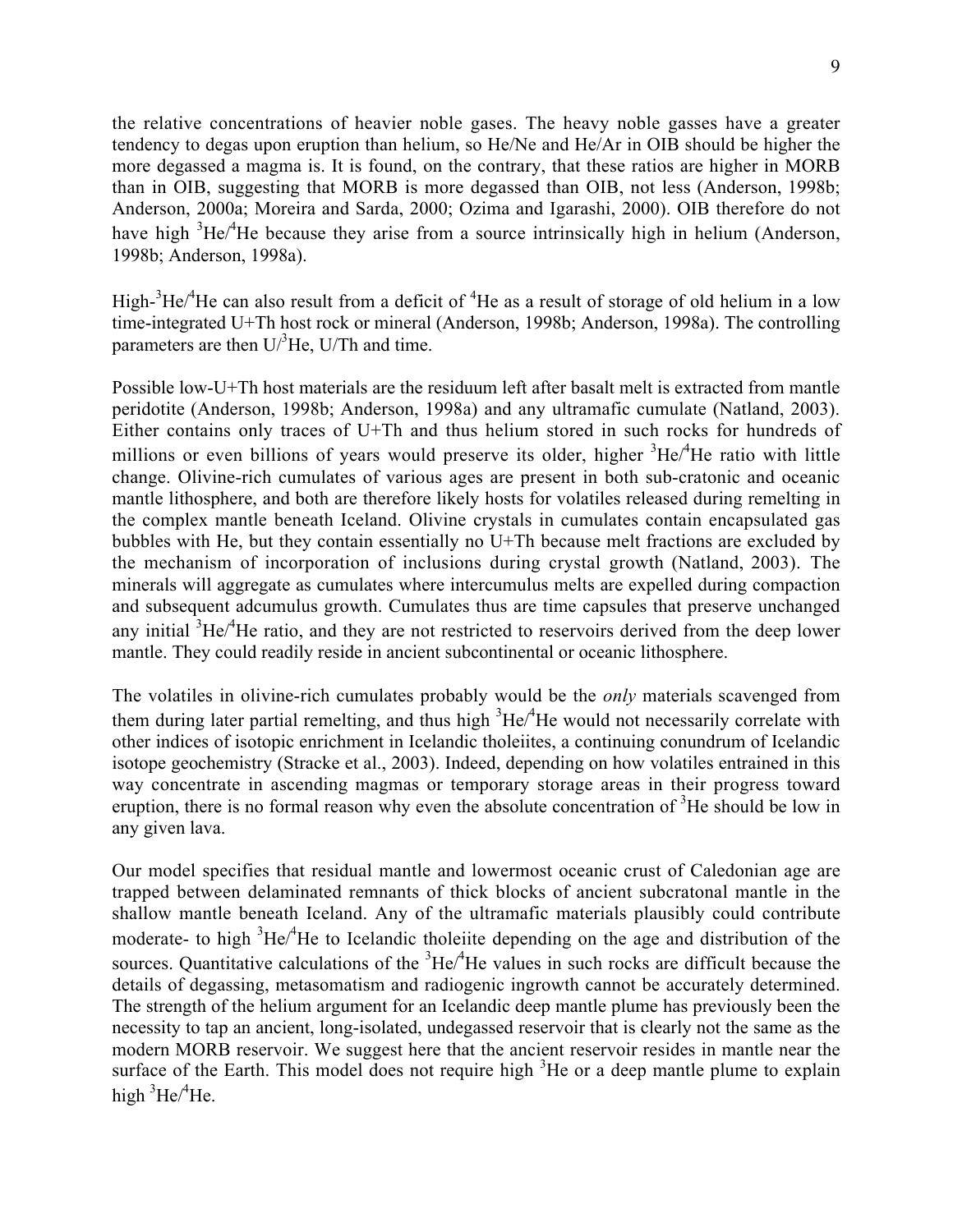## **5. Physical models for melting subducted crust**

The extent to which subducted crust trapped at shallow levels in the mantle re-homogenizes with its peridotite host is not known. The retention of essentially pristine blocks of crust of the order of kilometers in thickness, and complete homogenization with mantle peridotite, represent endmember scenarios. We have focused on the former possibility, and shown that the geochemistry of lavas from the Iceland volcanic province can be matched by large-scale remelting of pristine, eclogitized, subducted Caledonian crust, with contributions from adjacent peridotite. There is evidence that the necessary km-scale lengths of pristine blocks are maintained, even in a convecting mantle (Kellogg et al., 2002; Meibom et al., 2003).

How much melting of an eclogitic source is required? Experiments on eclogite and in simple four- or five-component systems (without  $TiO<sub>2</sub>$ ) show that initial small-degree melts are similar to andesite (Yoder and Tilley, 1962). As the degree of batch melting increases, the melt compositions progressively approach the starting composition of the sample being melted. At 10-  $30\%$  partial melting, liquids are ferrobasaltic with low  $SiO<sub>2</sub>$ , and at 80% they are olivine tholeiite similar to those of Iceland (Ito and Kennedy, 1974). The effect of higher pressure is to reduce  $SiO<sub>2</sub>$  in the basaltic partial melts and the proportion of normative hypersthene in liquids (Ito and Kennedy, 1974). These effects are the same as differences observed between the average bulk composition of abyssal gabbro and that of primitive Icelandic tholeiite. Even at the extremes of eclogite partial melting, however, when contributions from adjacent peridotite might be most significant, the geochemical signature of abyssal gabbro still predominates. Strict comparison of Icelandic tholeiite to natural gabbro compositions, and the experiments of Ito and Kennedy (1974), suggest that 60-80% melting of the original bulk gabbroic assemblage is required.

How might such high degrees of melting be attained? A subducted eclogite slab will thermally re-equilibrate after residing in the mantle for  $\sim$  10 thermal relaxation times (e.g., Stein and Stein, 1997). The thermal relaxation time of subducted lithosphere is  $10 - 20$  Myr, and thus 440 Myr is ample for Caledonian slabs to have attained nearly the same temperature as the surrounding mantle. Thus, eclogite upwelling beneath the MAR in the Iceland region will be much closer to its solidus than peridotite, or it may even be partially molten. Experimental work shows that, considering only the principal silicate phases (clinopyroxene, orthopyroxene, plagioclase and olivine at low pressure, and garnet and clinopyroxene in bimineralic eclogite at high pressure) the crystallization/melting interval for eclogite  $(80 - 90 \text{ K})$  is smaller than for gabbro ( $> 200 \text{ K}$ ), and much smaller than for peridotite  $(\sim 400 \text{ K})$  (Yoder and Tilley, 1962; Ito and Kennedy, 1974). No melting experiments have been conducted on the eclogitic equivalent of a very oxide-rich ferrogabbro (rutile-rich eclogite) or on high-pressure metasediments in the eclogite facies. However, we conclude that a melt equivalent to a moderately differentiated abyssal tholeiite can readily be generated from an average eclogitic abyssal gabbro, and partial melting beyond a few tens of percent will not greatly affect the generally basaltic composition.

Differentiated oxide-rich, amphibole-bearing or granitic lithologies present in the ocean crust may add significantly to the melting interval and would diversify the geochemistry. Nevertheless, the large degrees of melt suggested by the geochemistry could be attained by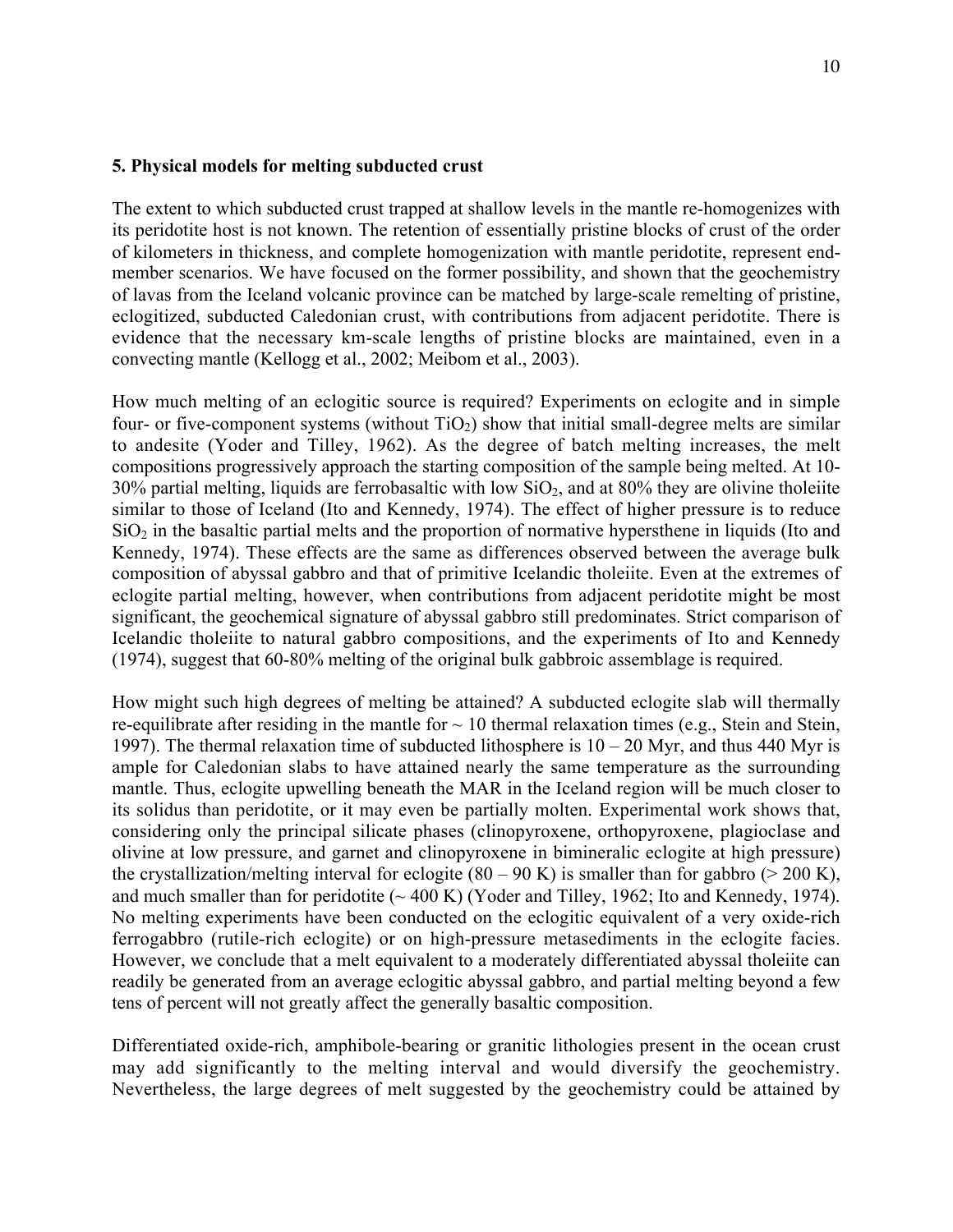heating eclogite to approximately the same temperature as is required to produce 20% of partial melt in peridotite (Yaxley, 2000). The difference between 20% partial melting, producing a liquid approximately equivalent to ferrobasalt, and 80% partial melting, producing olivine tholeiite (Ito and Kennedy, 1974), may only correspond to a few tens of ˚C temperature difference at a given pressure.

How could such large degrees of melt be retained prior to eruption? Melt extraction from partially molten rock can begin at degrees of melting of less than one percent (e.g., McKenzie, 1984). Consequently, progressively extracted melt increments derived from eclogite must pond and re-homogenize in some reservoir, probably below the base of the crust, prior to eruption. A similar process of fractional melting, aggregation, and homogenization is also required beneath normal spreading ridges since MORB is thought to be formed by up to  $\sim$  20% partial melting of peridotite integrated over a melt column. Incremental melt extraction, however, may not operate efficiently over a large melting domain, thus the extent to which ideal fractional melting can operate is uncertain (Natland, 1989).

Another possibility, raised by the experiments of Yaxley et al. (1998), is that the subducted slab completely homogenizes with surrounding peridotite and that most or all remelting takes place in a particularly fertile peridotite assemblage. The homogenization could occur by progressive incorporation of early, small melt increments leaked from an inclined mass of eclogite into overlying peridotite. The hybrid can then be considered as peridotite with a shift in bulk composition toward basalt, or what Anderson (1989) has termed "piclogite". However, much homogenization of this type may not be important for the slab material trapped in the cold cratonic lithosphere.

Nevertheless, the thermal and mass-balance aspects of this case are useful to consider. At temperatures normal for extraction of MORB along other parts of the Mid-Atlantic Ridge, a homogenous mixture of peridotote completely combined with a few tens of percent of subducted crust can satisfy the volumetric requirements for Iceland (Yaxley, 2000; Foulger and Anderson, 2003). The basaltic products of partial melting would be similar to those derived from normal peridotite but larger in volume.

Whether passive, isentropic upwelling of eclogite, an eclogite/peridotite mixture, or a wet piclogite/peridotite assemblage would release sufficient energy to provide the required latent heat of melting to produce the thickness of crust at Iceland is not known. This cannot be calculated yet because the entropy values for the relevant minerals at the relevant temperatures and pressures are not known. Nor do we know exactly how much melt must be explained. Although the seismic crust (i.e., the layer with compressional-wave-speed  $Vp \leq 7.2$  km/s) is three times thicker than that beneath the Reykjanes ridge, isostatic considerations indicate that the Icelandic lower crust has a density very close to that of mantle peridotite, which might thus comprise a significant component of the lower crust through entrainment (Foulger and Anderson, 2003). The amount of melt that needs to be explained is somewhere in the range  $15 - 30$  km, or 1.5 – 3 times the crustal thickness on the Reykjanes and Kolbeinsey ridges. The ambient temperature of the upper mantle throughout the whole North Atlantic may be slightly higher than that of the average mantle as a result of the long period of continental insulation prior to opening of the North Atlantic at  $\sim$  54 Ma, and lack of recent subduction cooling.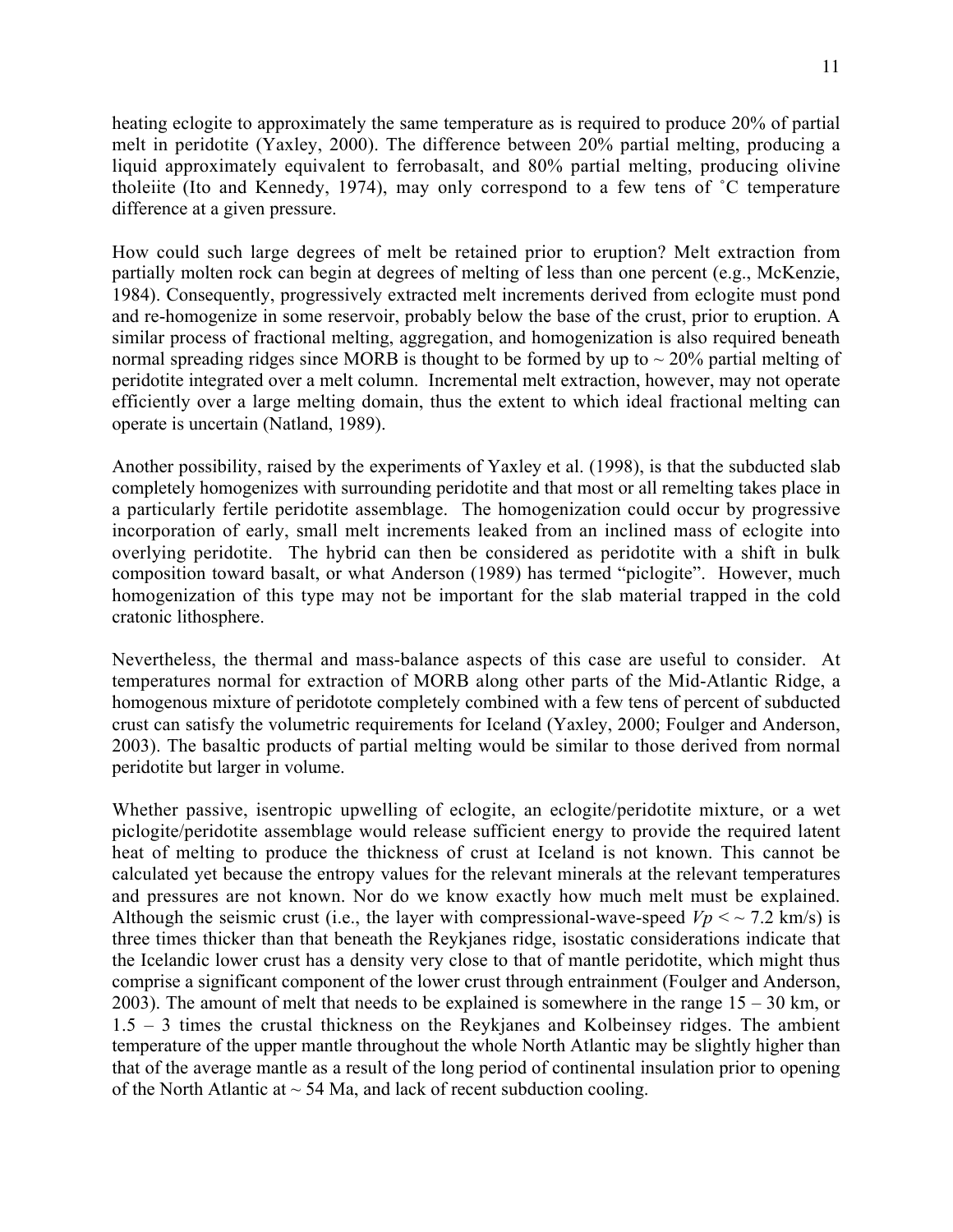## **6. The geometry of slabs in a suture**

In the extreme case where  $100\%$  of the  $15 - 30$  km of crust at Iceland results from remelting subducted crust, at least this amount of crust is required from the uppermost mantle. Remelting of a single average 7-km thickness of ocean crust is thus insufficient. Thickening of slab material, whether by increased slab dip or imbrication, is also required. In the simplest case, where a single, intact dipping slab is trapped, continental collision will steepen it to a high angle (Figure 6a). Archaean cratons may be  $\sim$  150 - 200 km thick, which is a measure of the depth extent of the sutures that form when they collide. A slab caught in such a steep orientation will produce much more than a single thickness of crust. If, in addition, the slab bends, then the amount of melt rising beneath a particular location will increase down dip. The sense of thrust fronts in Greenland and Scandinavia suggests that the slab in the suture over which the Greenland-Iceland-Faeroe ridge formed dipped to the south. The north-south asymmetry of this structure may thus be responsible for the north-south tectonic and geochemical asymmetry observed in the Iceland volcanic province at the surface (Foulger and Anderson, 2003).

The trapped slab may also be contorted, deformed, faulted and perhaps broken into segments and imbricated, in a style similar to that of the sinistral Caledonian strike slip faults in northern Britain (Soper et al., 1992) (Figures 1 and 6b). Such imbrication could also increase the total thickness of underlying subducted crust at a given place, thereby increasing the potential amount of additional basalt locally (Carswell et al., 1999). Structure in the mantle**,** inherited from the Caledonian suture**,** may be the source of the surface tectonic and crustal structural complexities observed, such as the persistent spreading about a parallel pair of ridges, the distribution of volcanism in Iceland, and the abrupt changes in crustal thickness and geochemistry that occur across the Icelandic shelf edge (Foulger and Anderson, 2003).

Magma focusing and other three-dimensional effects might also occur. The MAR plate boundary at Iceland is diffuse (Zatman et al., 2001; Foulger and Anderson, 2003), and fusible material is expected to be widespread throughout the suture at depth. Melt may thus be extracted from a broader region than directly beneath the ridge, increasing melt production. Whether or not such a process is necessary will depend on eventual calculation of the heat budget of isentropic upwelling of eclogite.

# **7. Summary and extension of the model**

The slab trapped in the suture is expected to be the last  $\sim 150$  - 200 km of oceanic lithosphere that was subducted. Upon final collision, the descent of this material stops. The trapped slab will contain marine pelagic and biogenic sedimentary material, possibly along with hemipelagic or mature continental sediment, portions of island arcs, backarc basins, and the depleted abyssal peridotite underlying the slab. Mantle wedge material partially hydrated by fluids from the subducting slab**,** may accrete to the base of the craton. Mantle wedge volatiles may be needed to explain some widespread OIB geochemical signatures (Smith, 2003).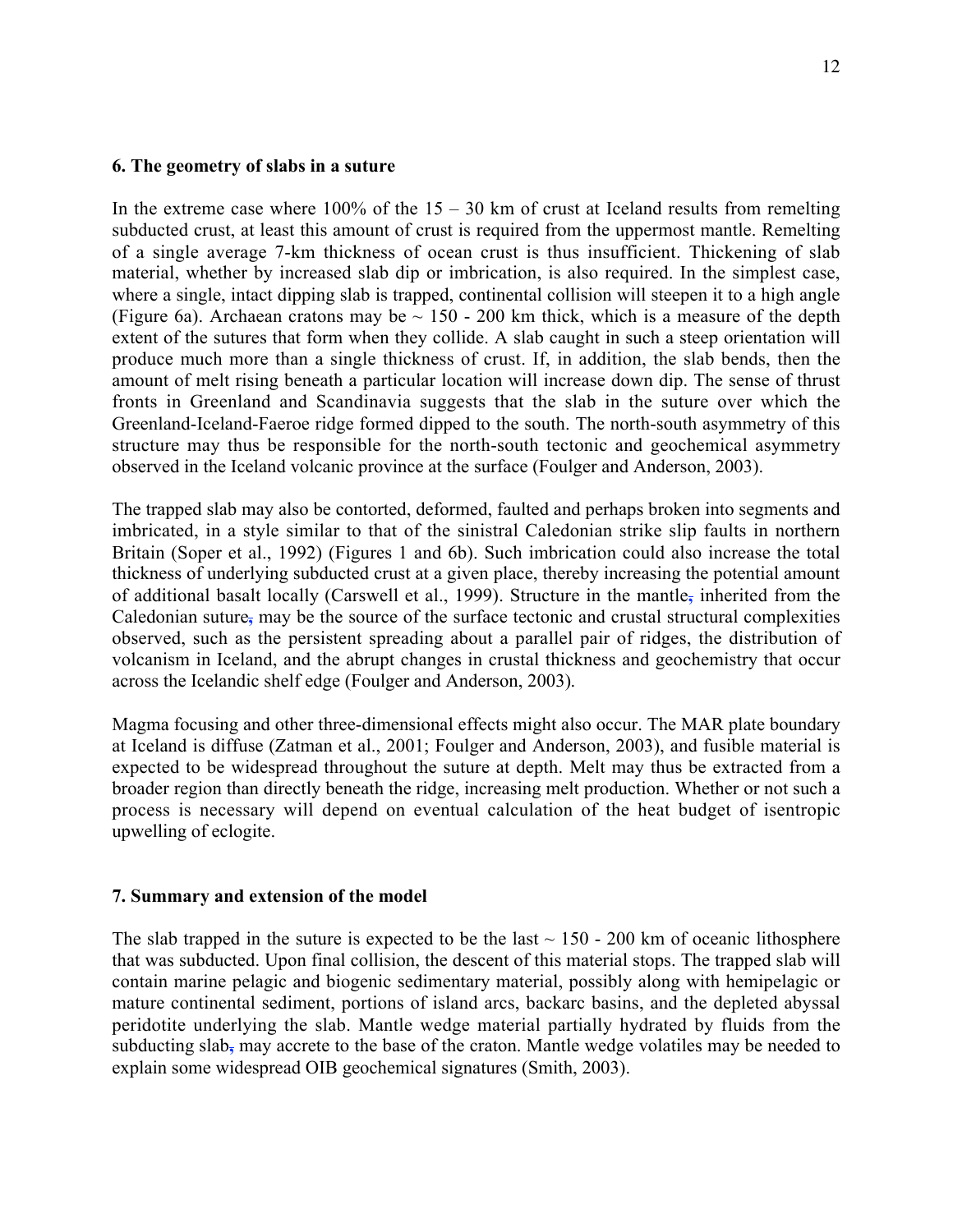Continental breakup and rifting frequently occur along pre-existing sutures, where they are accompanied by high rates of magmatism (Smith, 1993). The remelting of subducted oceanic crust trapped in these sutures contributes significantly to melt production. The question then arises, how does the deeper part of the suture remain in the region of melting as the ocean basin widens? We propose that when rifting commences, only the cooler, shallower, most rigid and generally granitic portion of the sutured lithosphere remains intact and is transported away with the cratons. Much of the hotter, ductile, lower portion of the slab and adjacent peridotite delaminates, stretches, and thins, staying in the mantle beneath the new spreading ridge. Pressure-release melting, resulting both from unroofing and thinning, affects all exhumed lithologies, whether they are ultramafic or eclogitic. The new crust that is produced is oceanic in the sense that it is basaltic rather than granitic, and it is unusually thick, but the source of the basalts is not depleted MORB mantle.

Where rifting occurs longitudinally along a suture, the most common situation, the early phase of eclogite-fuelled intense magmatism may last for up to  $\sim 10$  Myr. Where rifting occurs obliquely or transversely to a suture, however, enhanced magmatism may persist for much longer. This may have occurred at Iceland, the New England seamounts, and Tristan da Cunha (Smith, 1993). Long-lasting, intense magmatism at such places is generally attributed to mantle plumes, but it clearly may also be explained by long-term access to variably fertile and enriched material in sutures. Such access might be maintained in a number of ways after the cratons have drifted apart. Lateral ridge migration over underlying asthenosphere, would prolong access to delaminated crustal material in the suture. That such migration must occur is an inevitable consequence of the world's ridges not being fixed with respect to one another. Where a suture is oblique to the direction of ridge migration, the geometry of the suture will be such that the locus of melt extraction will migrate along the ridge, such as occurs at the Walvis-Tristan da Cunha Ridge.

Another possibility is that sublithospheric suture material resides beneath supercontinents for long periods and is only involved again in mantle convection after continental breakup occurs. The compositional variation of North Atlantic mantle revealed by regional variations in basalt geochemistry suggests that bulk lithological heterogeneities in the mantle are maintained for long periods. The sharp changes in the compositions of basalts away from Iceland and along Reykjanes and Kolbeinsey Ridges (Figure 1) suggest that the sources of the latter are mainly peridotitic, not eclogitic. If the eclogitic source of Icelandic basalts is indeed a delaminated, stretched, steeply dipping slab of Palaezoic ocean crust, then the peridotite sources of basalts from the adjacent ridges may be combinations of even older refractory subcratonic mantle and depleted Paleozoic abyssal peridotite, and not simply the comparatively fertile MORB mantle that supplies most other ridges. The nearest such mantle is, as Schilling (1973) proposed, south of the Charlie-Gibbs Fracture Zone (Kempton et al., 2000). Still further south, the Azores platform has basalts with still different, more typically alkalic, compositions. How sublithospheric Iapetus slab material could have traveled with Laurasia as it drifted through several tens of degrees of latitude in the period  $\sim$  440 – 54 Ma is not known. However, the mantle that supplies the North Atlantic clearly is not a homogeneous entity that produces variable parental basalts simply as a result of differences in mantle temperature (Langmuir and Bender, 1984; Klein and Langmuir, 1987; McKenzie and Bickle, 1988).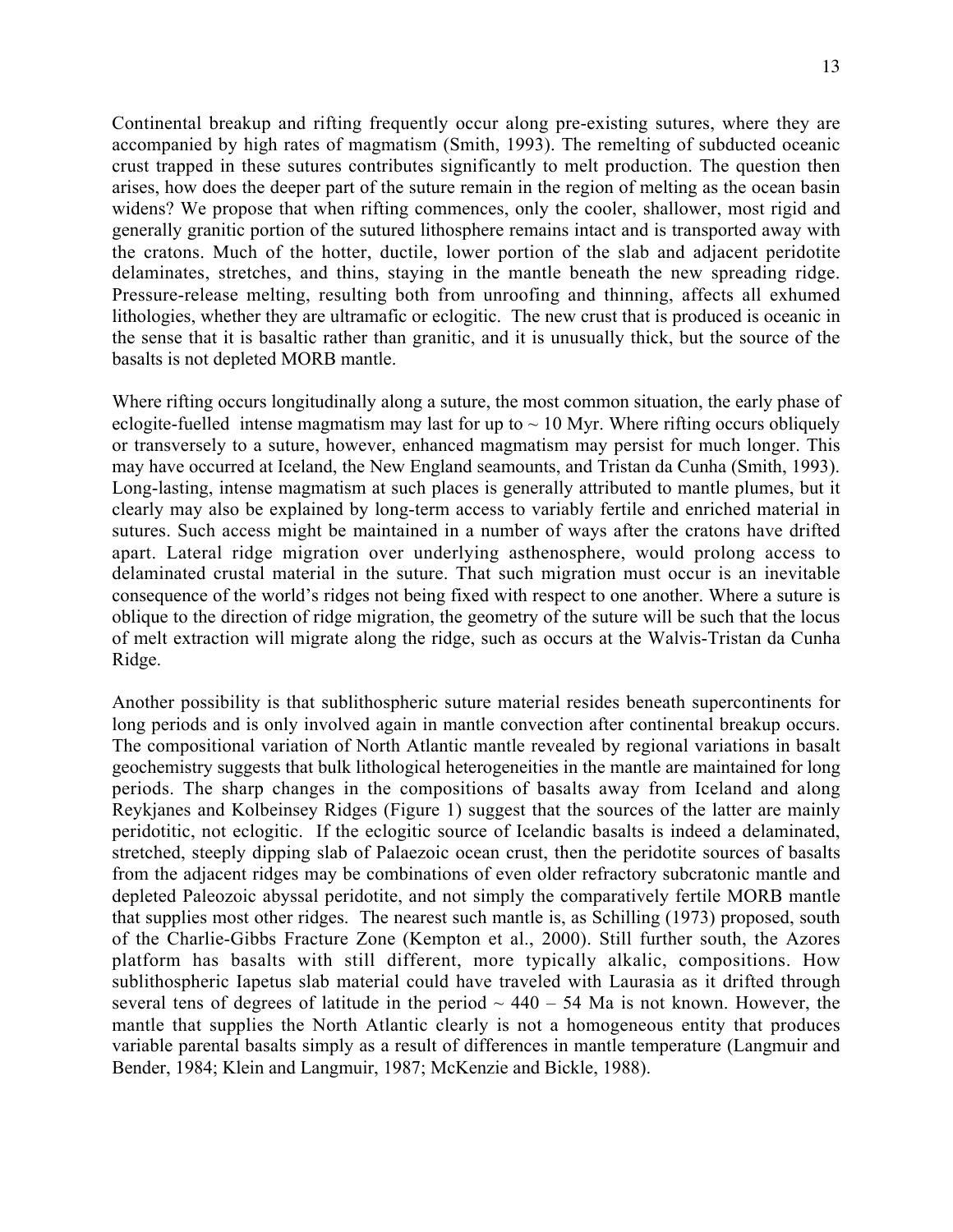The Iceland melt anomaly is derived from shallow structures in the mantle and processes consequential to plate tectonics. This is consistent with seismic tomography, which shows that the mantle anomaly beneath the Iceland region is by far the strongest in the upper 250 km, with a weak tail that extends down no deeper than the transition zone (Ritsema et al., 1999; Foulger et al., 2000; Foulger et al., 2001). It is also consistent with the north-south tectonic and compositional asymmetry, which is expected if rifting occurs above a heterogeneous mantle harboring north-south asymmetry inherited from an embedded dipping slab that has variable melt fertility (Foulger, 2002). Above such variable mantle, small structures, e.g., across the Tjornes Fracture Zone in north Iceland, are marked by abrupt changes in geochemistry. The location of the Iceland volcanic province over an easterly trending branch of the Caledonian suture is no coincidence, but a cause of the melt anomaly.

In general, sutures result from continental collision and ocean basin closure that annihilates ridges and traps young oceanic lithosphere, island arcs, and backarc basins in the upper mantle. Many continental flood basalts, e.g., the Deccan Traps and the Siberian Traps, erupted at sutures (Smith, 1993). Thermal anomalies and major precursory uplift at these places are usually absent (Czamannske, 1998; Anderson, 2000b; Stein and Stein, 2002). Enhanced mantle fertility can explain large melt anomalies without the need for high temperatures, and thus constitutes a viable alternative explanation to plumes for igneous provinces in general.

# **8. Conclusions**

- 1. The geochemistry, melt volumes and lack of elevated source temperatures of basalts at the Icelandic volcanic province are explained by extensive melting of subducted Iapetus ocean crust trapped in the Caledonian suture that is retained locally in the upper mantle beneath the Mid-Atlantic ridge. The crust involved is probably that which subducted latest, prior to closure of the Iapetus Ocean, and was therefore hot and buoyant, and did not subduct deeper than the shallow upper mantle.
- 2. Fractional remelting of abyssal gabbro as eclogite, along with a component of E-MORB, explains the major-, trace- and rare-earth-element compositions, and the isotopic characteristics of primitive Icelandic tholeiite. Basalts ranging from ferrobasalt to olivine tholeiite result from various degrees of partial melting of eclogite. The occurrence of substantial oxide gabbro crystallized from ferrobasalt in the lower crust explains the anomalously high densities there.
- 3. High  ${}^{3}$ He/ ${}^{4}$ He ratios result from the preservation of old helium either in U+Th-poor residual mantle of Caledonian or Archaean age still in the melt region, or in olivine-rich cumulates from which late-stage, U+Th-bearing melt was both excluded during crystal growth and expelled during compaction.
- 4. The subducted Iapetus ocean crust beneath Iceland must lie at a high angle, or be thickened by imbrication or other deformation, in order to be able to supply the thick crust of Iceland.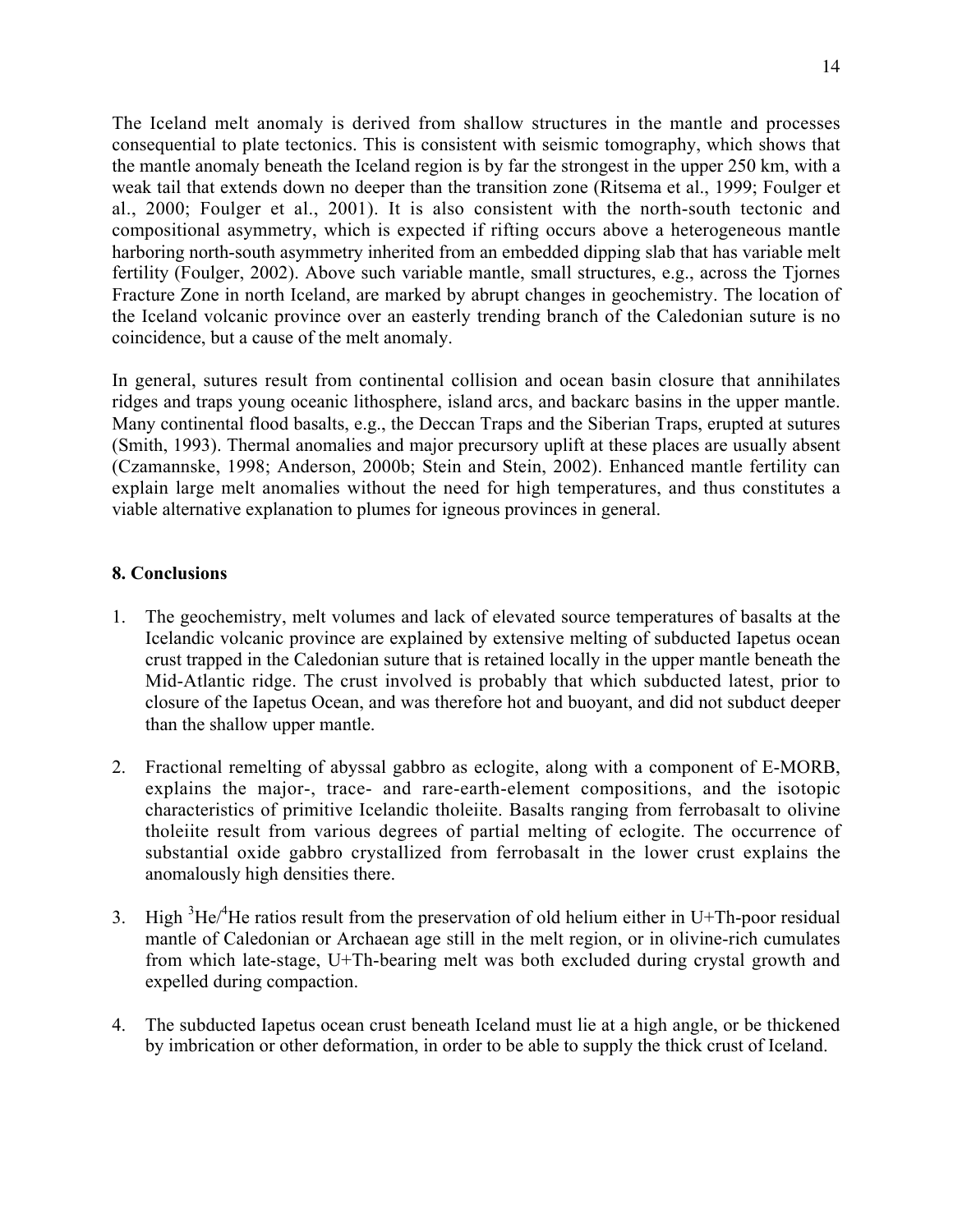- 5. High rates of melt-extraction have persisted for 54 Myr at the mid-Atlantic ridge in the Iceland region because the Caledonian suture there is orientated transverse to the ridge. Lateral ridge migrations have thus not transported the ridge away from the fertile source.
- 6. The diversity of basalts throughout the North Atlantic requires source variations that cannot be explained simply by temperature variations in a homogenous source.
- 7. Continental breakup commonly occurs along old suture zones, and thus similar processes may explain igneous provinces elsewhere that are traditionally attributed to plumes.

# *Acknowledgments*

We thank Seth Stein, Jerry Winterer, Warren Hamilton, Peter Vogt and Chip Lesher for helpful input, and Wes Hildreth and Peter Wyllie for thoughtful reviews of early drafts of the manuscript.

# **Figure captions**

- Figure 1 (a) Closure of the Iapetus Ocean at 400 Ma by convergence of Laurentia, Baltica and Avalonia. Arrows: convergence directions; thick lines: faults and orogenic fronts. Black triangles indicate sense of thrust faults. Slabs were subducted beneath Greenland, Baltica and Britain. Thick red dashed line: inferred line of opening of Mid-Atlantic Ridge at  $\sim$  54 Ma. (b) Bathymetry of the North Atlantic, showing the Greenland-Iceland-Faeroe bathymetric ridge that which is underlain by crust  $\sim$  30 km thick. Other shallow areas are blocks of stretched continental crust. Thin purple line: MAR; thin dashed black lines: extinct ridges; thick lines: faults of the Caledonian suture (Soper et al., 1992); thick dashed line: inferred trend of suture crossing the Atlantic Ocean (Bott, 1987). RR: Reykjanes Ridge, KR: Kolbeinsey Ridge (Adapted from Foulger (2003).)
- Figure 2 (a) Parental soda (Na<sub>8</sub>) in basalt glass v. latitude. Data from Kolbeinsey and Reykjanes ridges from Lamont petrological database (PetDB). Icelandic compositions from Meyer (1985) and Breddam (2002). Range for Pacific-Antarctic EPR is from Castillo (1998). (b) Crustal thickness vs. latitude, from a compilation of seismic experiments in Iceland and the North Atlantic (adapted from Foulger (2003)).
- Figure 3 Chondrite-normalized REE patterns for average Hole 735B gabbro lithologies (solid black lines) compared with the range (black) and average (white line) of basalts from Kistufell (Breddam, 2002) and the range of basalts from Iceland rifts (MacLennan et al., 2002) (gray field). Bold dashed line: average of two Ne-normative AOB from seamounts near the EPR (Table 1), two red lines: weighted average of all samples analyzed for REE from Hole 735B (lower), and the same composition plus 4.8% AOB (upper). The latter closely matches average Kistufell olivine tholeiite. In general, the flat to enriched REE patterns of Icelandic basalts can be produced by mixing melt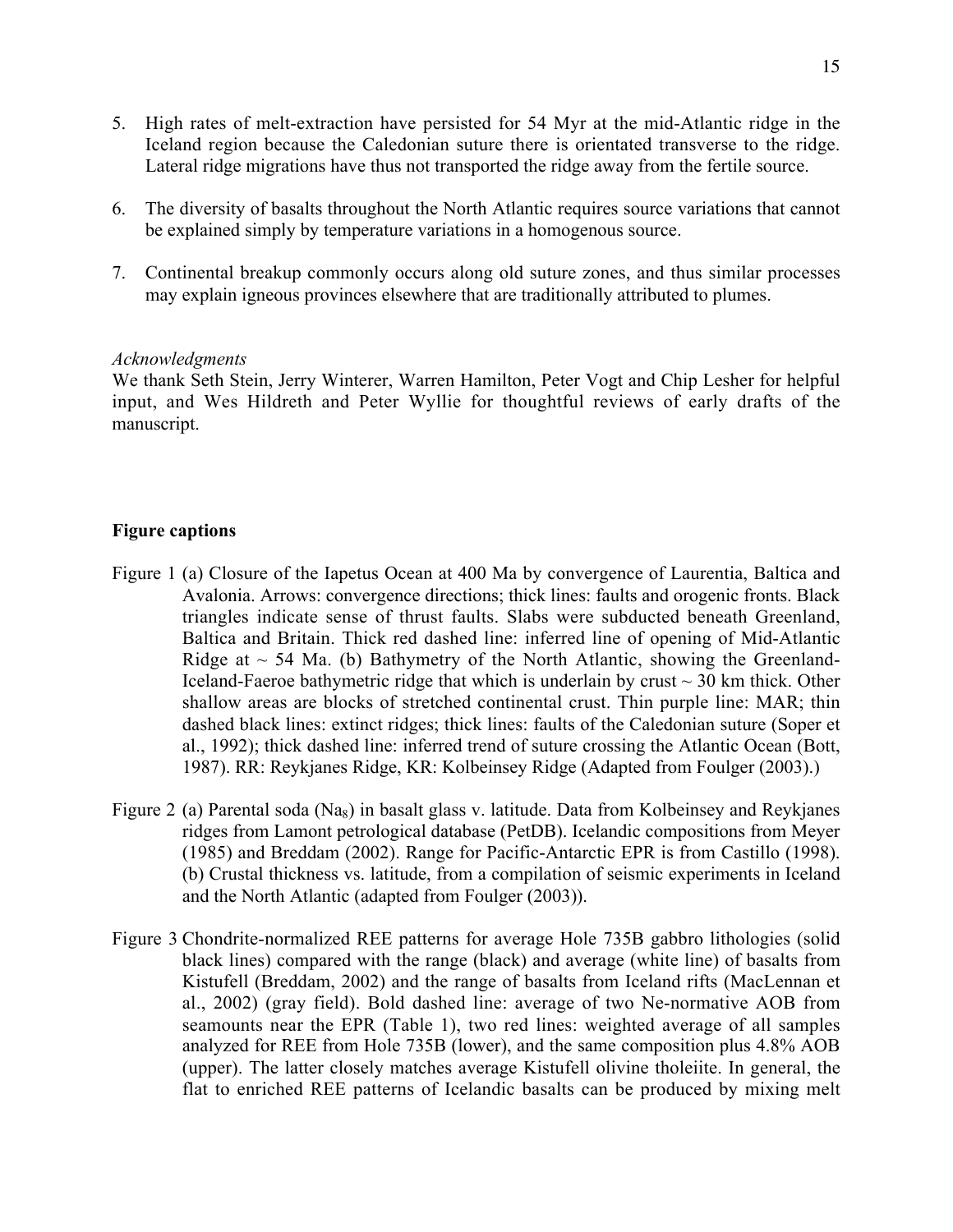derived from abyssal gabbro and either an enriched material such as AOB, or silicic material, such as trondhjemite. Data are given in Table 1.

- Figure 4 Zr vs. La showing how reduced Zr/La in Icelandic tholeiites can result from extensive melting of abyssal gabbro. Blue symbols: averages of olivine gabbro and troctolite (lower left) and differentiated gabbro through trondhjemite (upper right). Basalt compositions plot to upper right, whereas gabbro cumulate compositions plot to lower left. Extreme differentiates are at the extreme upper right. The weighted average Hole 735B gabbro (lower left bold open triangle) combines primitive gabbro cumulates with differentiated seams and veins of oxide gabbro and trondhjemite, and resembles primitive Icelandic tholeiite. Strip: average of 17 strip samples of the upper 500 m of Hole 735B (Table 1; Hart et al., 1999), is similar to moderately differentiated Icelandic tholeiite. A model composition (upper right bold open triangle) combining average Hole 735B gabbro plus 4.8% AOB (Niu et al., 2002) resembles primitive Kistufell tholeiite. Icelandic basalts are shifted to lower Zr at given La than MORB from the Pacific-Antarctic EPR. The Iceland trend could be produced either by crystallization differentiation of primitive Icelandic tholeiite inheriting low Zr/La from a gabbroic melt source, or direct partial melting of such a source, mixed with a small amount of AOB. Mixing with small amounts of either enriched (e.g., AOB) or silicic material (e.g., rhyolite, trondhjmeite) does not shift Zr/La. (Data from Table 1; Breddam, 2002; MacLennan et al., 2002).
- Figure 5 Ternary diagram comparing proportions of Zr, 10\*Nb, and and 3\*Y. The latter two are expanded for clarity. Symbols and labels are as in Figure 4. Data fields for the Pacific-Antarctic EPR and eastern Pacific seamounts (Niu et al., 2002) are shown for comparison. Also shown are estimated compositions of clinopyroxene (gray dots) calculated to be in equilibrium with seamount liquids, using partition coefficients of Hart (1993). Cumulates rich in clinopyroxene that crystallized from N-MORB to AOB thus should have higher Y/Zr than the liquids themselves. Nb enrichment at given Y/Zr is explained by mixing with AOB. Icelandic basalts thus plot toward higher Y at given Nb and Zr than basalts from the Pacific-Antarctic-EPR, indicating derivation by melting from abyssal-gabbro precursors, and they have similar proportional enrichment in Nb as many N-MORB from the Pacific-Antarctic-EPR. This figure distinguishes two mixing trends, between: (1) primitive tholeiite derived from melting gabbro, and trondhjemite (high Zr, low Nb), and (2) primitive tholeiite and AOB (high Zr, high Nb). Basalts from both Iceland and the Pacific-Antarctic-EPR demonstrate at least the latter, and perhaps both types of mixing in some samples. Some Icelandic tholeiites with higher Y/Zr than those from Kistufell closely resemble Hole 735B troctolite, and thus may have been derived from a less differentiated, average gabbroic precursor.
- Figure 6Schematic diagram illustrating how anomalously large amounts of melt may be obtained from remelting a subducted crustal slab of normal thickness. a) The slab is emplaced at a high angle in the mantle. In this particular example, two thicknesses of melt might be derived from remelting eclogite in trapped oceanic crust, and one thickness is derived from melting mantle peridotite, yielding triple the amount of melt normally observed at MORs. b) Slab material is thickened by imbrication.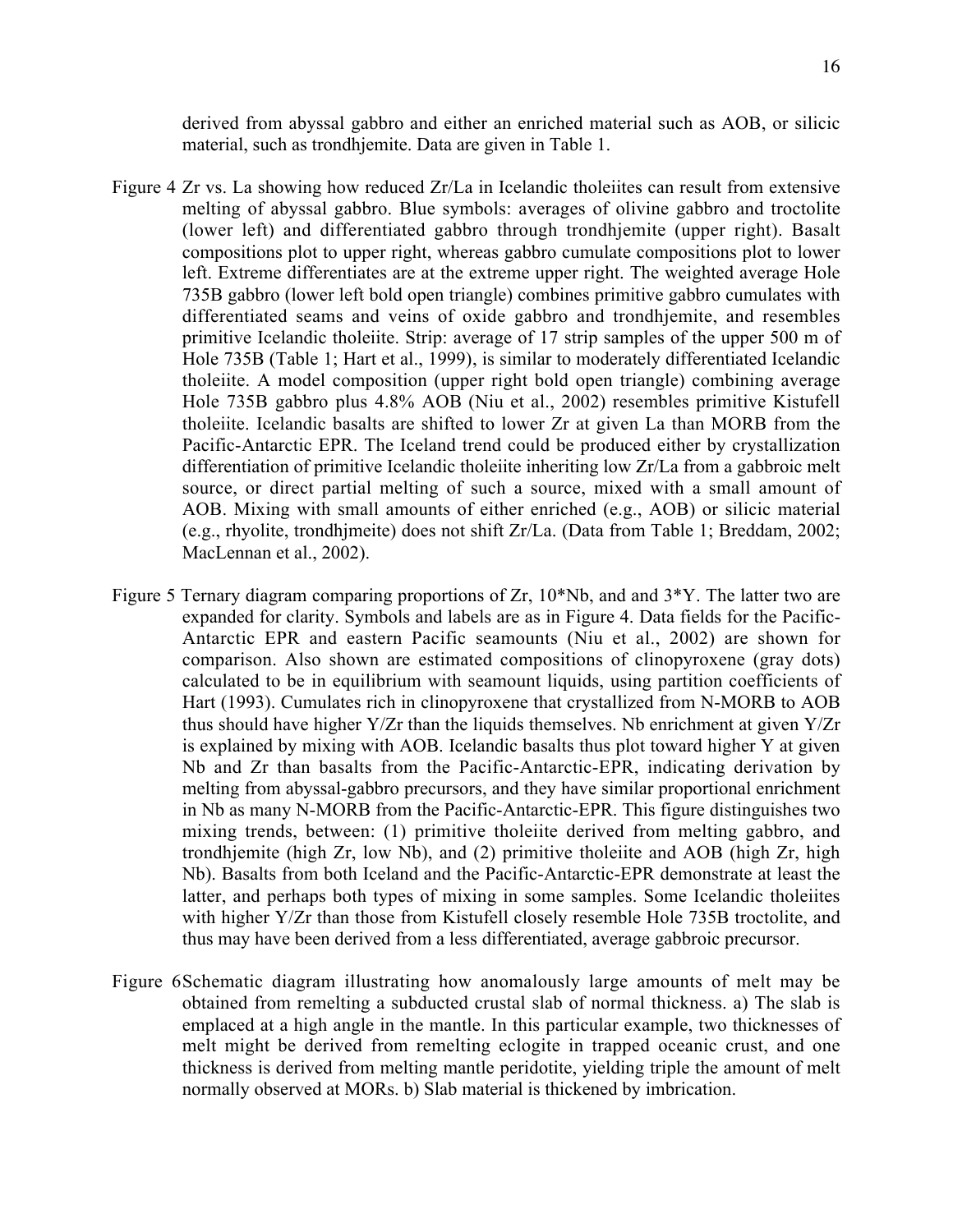#### Table caption

Table 1 Data pertaining to lithologies in ODP Hole 735B, unless otherwise stated. Major elements are given in weight  $\%$ , trace elements in parts per million. MgNo =  $Mg/(Mg+Fe2+)$ , where Fe2+/(Fe2++Fe3+) = 0.90, the average for all lithologies at Hole 735B. Columns 1-6: average gabbros, computed for all samples for which REE measurements were made, using chemical definitions of Natland (2002) and their Appendix B; Column 7: average of 17 strip samples of the upper 500 m of the hole (Hart et al., 1999); Columns 8-12 similar averages for Hess Deep; Column 13; weighted average gabbro from Hess Deep; Column 14: weighted average for Hole 735B for major oxides and selected trace elements using all chemical analyses, from Dick (2000); Column 15: average of all Hole 735B samples analyzed for REE, using weighted percentages given below each average of columns 1-6; Column 16: weighted average olivine gabbro plus troctolite from Columns 1 and 2; Column 17: weighted average of differentiated gabbro, oxide gabbro, felsic veins and trondhjemite, from columns 3-6; Column 18: average of two Ne-normative alkalic olivine basalts from seamounts near the EPR; Column 19: average olivine tholeiite glass from Kistufell (Breddam, 2002); Column 20: same as column 19 except for whole rock; Column 21: 95.2% of column 16 plus 4.8% of column 18.

#### References

- Amundsen, H.E.F. et al., 2002. Reading the LIPs of Iceland and Mauritius. In: B. Jamtveit and H.E.F. Amundsen (Editors), 15th Kongsberg Seminar, Kongsberg, Norway.
- Anderson, D.L., 1989. Theory of the Earth. Blackwell Scientific Publications, Boston, 366 pp.
- Anderson, D.L., 1994. Komatiites and picrites: evidence that the "plume" source is depleted. Earth planet. Sci. Lett., 128: 303-311.
- Anderson, D.L., 1998a. The helium paradoxes. Proc. Nat. Acad. Sci., 95: 4822-4827.
- Anderson, D.L., 1998b. A model to explain the various paradoxes associated with mantle noble gas geochemistry. Proc. Nat. Acad. Sci., 95: 9087-9092.
- Anderson, D.L., 2000a. The statistics and distribution of helium in the mantle. Int. Geol. Rev., 42: 289-311.
- Anderson, D.L., 2000b. The thermal state of the upper mantle; No role for mantle plumes. Geophys. Res. Lett., 27: 3623-3626.
- Bott, M.H.P., 1987. The continental margin of central east Greenland in relation to north Atlantic plate tectonic evolution. J. geophys. Res., 144: 561-568.
- Boutilier, R.R. and Keen, C.E., 1999. Small-scale convection and divergent plate boundaries. J. geophys. Res., 104: 7389-7403.
- Bowen, N.L., 1920. Differentiation by deformation. Proc. Nat. Acad. Sci., 6: 159-162.
- Breddam, K., 2002. Kistufell: Primitive melt from the Iceland mantle plume. J. Pet., 43: 345- 373.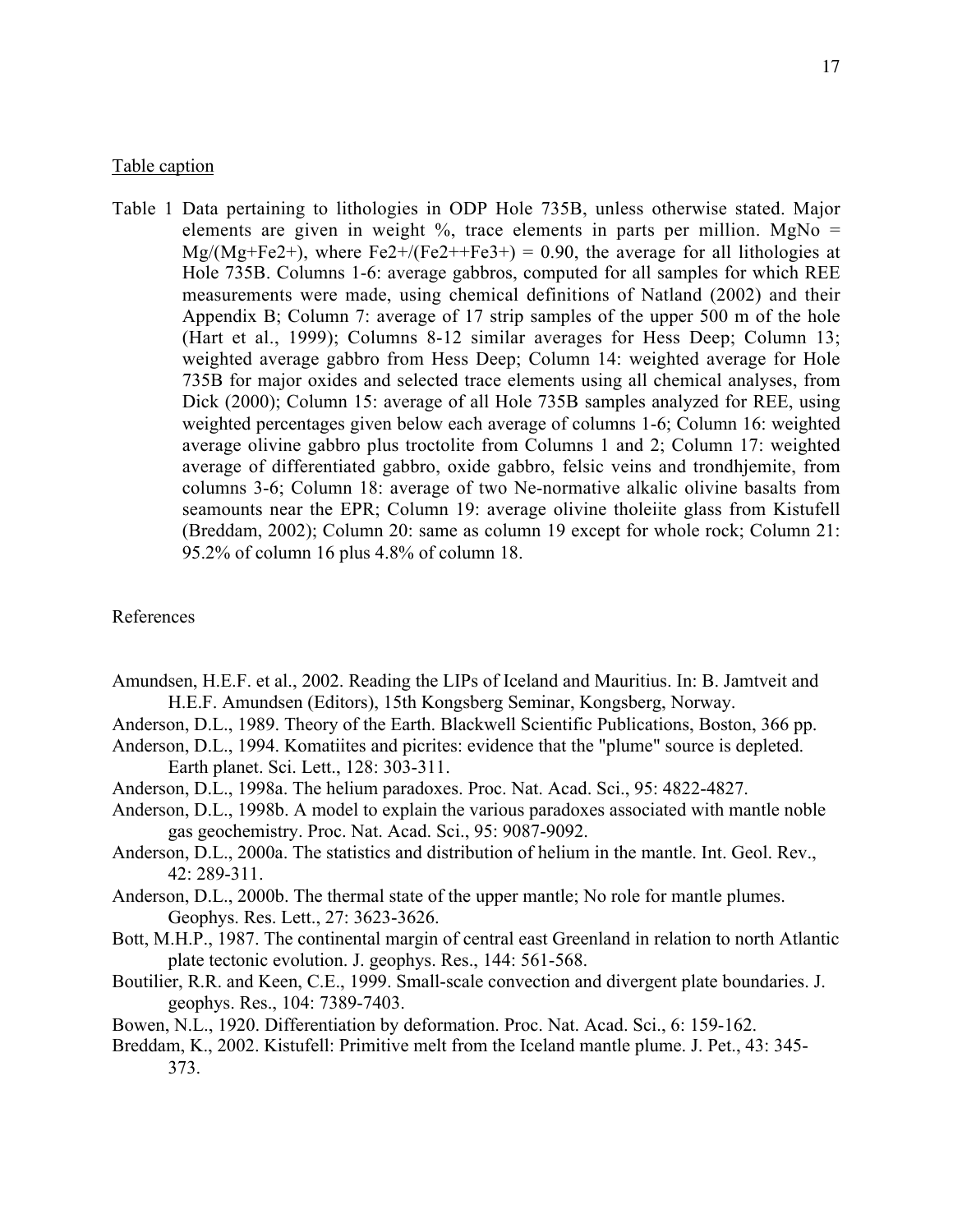- Breddam, K. and Kurz, M.D., 2001. Helium isotope signatures of Icelandic alkaline lavas. EOS Trans. AGU.
- Carmichael, I. and McDonald, A., 1961. The geochemistry of some natural acid glasses from the north Atlantic Tertiary volcanic province. Geochim. Cosmochim. Acta, 25: 189-222.
- Carswell, D.A., Cuthbert, S.J. and Ravna, E.J.K., 1999. Ultrahigh-pressure metamorphism in the Western Gneiss Region of the Norwegian Caledonides. Int. Geol. Rev., 41: 955-966.
- Castillo, P.R., H., N.J., Niu, Y. and Lonsdale, P.R., 1998. Sr, Nd, and Pb isotopic variation along the Pacific-Antarctic rise crest,  $53-57^{\circ}$ S: Implications for the composition and dynamics of the South Pacific upper mantle. Earth planet. Sci. Lett., 154: 109-125.
- Chauvel, C. and Hemond, C., 2000. Melting of a complete section of recycled oceanic crust: Trace element and Pb isotopic evidence from Iceland. Geochem. Geophys. Geosys., 1: 1999GC000002.
- Condomines, M. et al., 1983. Helium, oxygen, strontium and neodymium isotopic relationships in Icelandic volcanics. Earth planet. Sci. Lett., 66: 125-136.
- Czamannske, G.K., 1998. Demise of the Siberian plume: Paleogeographic and paleotectonic reconstruction from the prevolcanic and volcanic records, north-central Siberia. Int. Geol. Rev., 40: 95-115.
- Dewey, J.F. and Shackleton, R.M., 1984. A model for the evolution of the Grampian tract in the early Caledonides and Appalachians. Nature, 312: 115-121.
- Dick, H.J.B., Natland, J.H. and et al., 2000. A long in-situ section of the lower ocean crust: results of ODP Leg 176 drilling at the Southwest Indian Ridge. Earth planet. Sci. Lett., 179: 31-51.
- Ford, C.E., Russell, D.G., Craven, J.A. and Fisk, M.R., 1983. Olivine-liquid equilibria: temperature , pressure and composition dependence of the crystal/liquid cation partition coefficients for Mg, Fe2+, Ca, and Mn. J. Pet., 24: 256-265.
- Foulger, G.R., 2002. Plumes, or plate tectonic processes? Astron. Geophys., 43: 6.19-6.23.
- Foulger, G.R. and Anderson, D.L., 2003. Iceland is cool: An origin for the Iceland volcanic province in the remelting of subducted Iapetus slabs at normal mantle temperatures. J. Volc. Geotherm. Res., submitted to this volume.
- Foulger, G.R., Du, Z. and Julian, B.R., 2003. Icelandic type crust. Geophys. J. Int., in press.
- Foulger, G.R. and Pearson, D.G., 2001. Is Iceland underlain by a plume in the lower mantle? Seismology and helium isotopes. Geophys. J. Int., 145: F1-F5.
- Foulger, G.R. et al., 2000. The seismic anomaly beneath Iceland extends down to the mantle transition zone and no deeper. Geophys. J. Int., 142: F1-F5.
- Foulger, G.R. et al., 2001. Seismic tomography shows that upwelling beneath Iceland is confined to the upper mantle. Geophys. J. Int., 146: 504-530.
- Hamilton, W., 2002. The Closed Upper-Mantle Circulation of Plate Tectonics. In: S. Stein and J.T. Freymueller (Editors), Plate Boundary Zones. Geodynamics Series. American Geophysical Union, Washington, D.C., pp. DOI: 10/1029/030GD21.
- Hanan, B.B. and Schilling, J.-G., 1997. The dynamic evolution of the Iceland mantle plume: the lead isotope perspective. Earth planet. Sci. Lett., 151: 43-60.
- Hart, S.R., Blusztain, J., Dick, H.J.B., Meyer, P.S. and Muehlenbachs, K., 1999. The fingerprint of seawater circulation in a 500-meter section of ocean crust gabbros. Geochim. Cosmochim. Acta, 63: 4059-4080.
- Hart, S.R. and Dunn, T., 1993. Experimental cpx/melt partitioning of 24 trace elements. Cont. Min. Pet., 113: 1-8.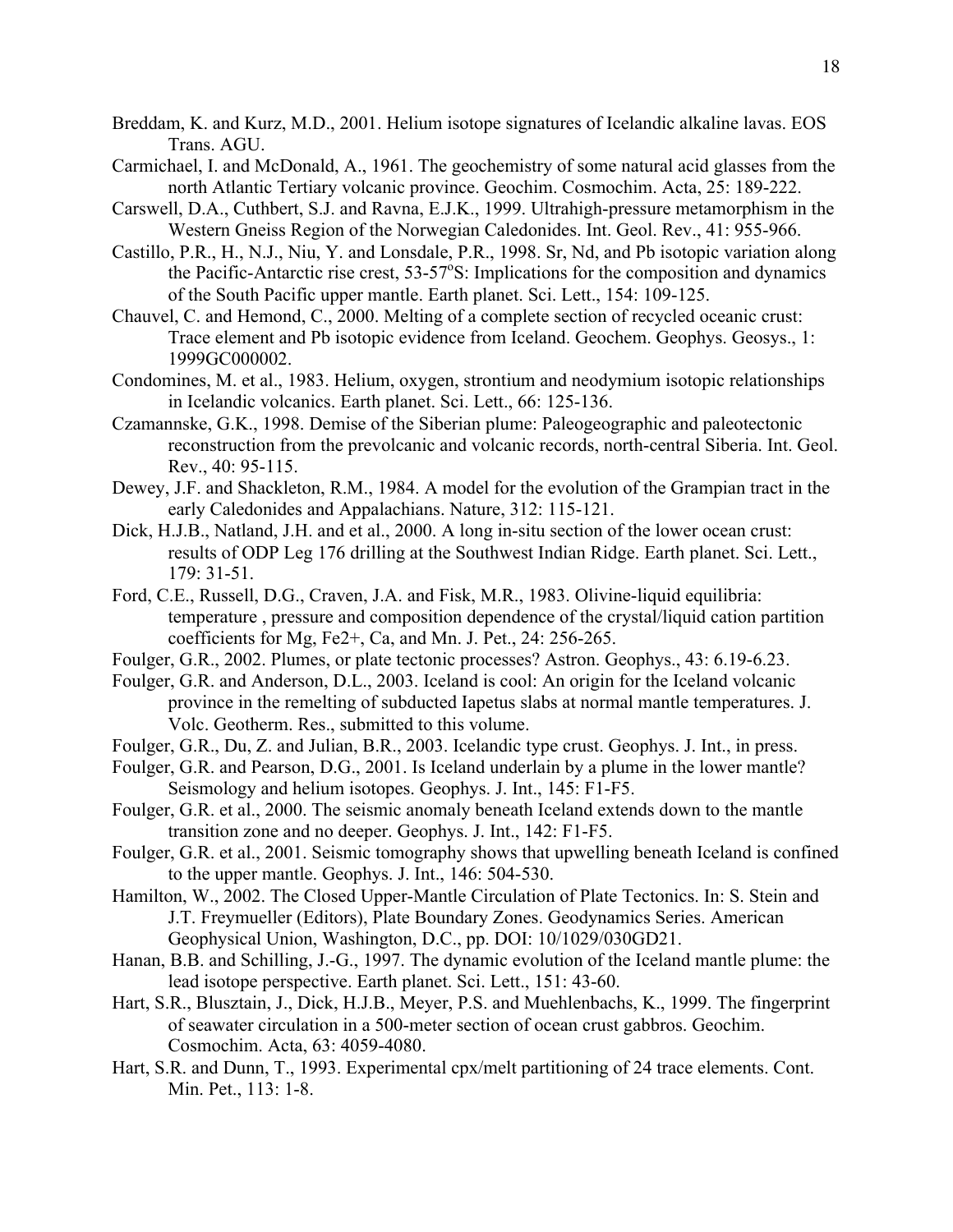- Hilton, D.R., Gronvold, K., Macpherson, C.G. and Castillo, P.R., 1999. Extreme 3He/4He ratios in northwest Iceland: constraining the common component in mantle plumes. Earth planet. Sci. Lett., 173: 53-60.
- Hofmann, A.W. and White, W.M., 1982. Mantle plumes from ancient oceanic crust. Earth planet. Sci. Lett., 57: 421-436.
- Ito, K. and Kennedy, G.C., 1974. The composition of liquids formed by partial melting of eclogites at high temperatures and pressures. J. Geol., 82: 383-392.
- Itturino, G., Christensen, N.I., Kirby, S. and Salisbury, M.H.e.a., 1991. Seismic velocities and elastic properties of oceanic gabbroic rocks from Hole 735B. In: R.P. von Herzen and P.T.e.a. Robinson (Editors), Proceedings of the ODP, Scientific Results. Ocean Drilling Program, College Station, TX, pp. 227-244.
- Keen, C.E. and Potter, D.P., 1995. The transition from a volcanic to a nonvolcanic rifted margin off eastern Canada. Tectonics, 14: 359-371.
- Kellogg, J.B., Jacobsen, S.B. and O'Connell, R.J., 2002. Modeling the distribution of isotopic ratios in geochemical reservoirs. Earth planet. Sci. Lett., 204: 183-202.
- Kellogg, L.H. and Wasserburg, G.J., 1990. The role of plumes in mantle helium fluxes. Earth planet. Sci. Lett., 99: 276-289.
- Kempton, P.D. et al., 2000. The Iceland plume in space and time: a Sr-Nd-Pb-Hf study of the north Atlantic rifted margin. Earth planet. Sci. Lett., 177: 273-285.
- King, S.D. and Anderson, D.L., 1995. An alternative mechanism of flood basalt formation. Earth planet. Sci. Lett., 136: 269-279.
- King, S.D. and Anderson, D.L., 1998. Edge-driven convection. Earth planet. Sci. Lett., 160: 289- 296.
- Klein, E.M. and Langmuir, C.H., 1987. Global correlations of ocean ridge basalt chemistry with axial depth and crustal thickness. J. geophys. Res., 92: 8089-8115.
- Korenaga, J. and Kelemen, P.B., 2000. Major element heterogeneity in the mantle source of the north Atlantic igneous province. Earth planet. Sci. Lett., 184: 251-268.
- Langmuir, C.H. and Bender, J.F., 1984. The geochemistry of oceanic basalts in the vicinity of transform faults: observations and implications. Earth planet. Sci. Lett., 69: 107-127.
- Langmuir, C.H., Klein, E.M. and Plank, T., 1992. Petrological constraints on melt formation and migration beneath mid-ocean ridges. In: J. Phipps Morgan, D. Blackman and J.L. Sinton (Editors), Mantle Flow and Melt Generation at Mid-Ocean Ridges. Geophysics Monograph Series. American Geophysical Union, Washington.
- Lesher, C.E., Blichert-Toft, J. and Stecher, O., 2003. Mantle sources and contamination of the basalts of the North Atlantic Igneous Province. J. Pet., submitted.
- MacLennan, J., Jull, M., McKenzie, D., Slater, L. and Gronvold, K., 2002. The link between volcanism and deglaciation on Iceland. Geochem. Geophys. Geosyst., 3: 2001GC000282, 1-25.
- McKenzie, D. and Bickle, J., 1988. The volume and composition of melt generated by extension of the lithosphere. J. Pet., 29: 625-679.
- McKenzie, D.P., 1984. The generation and compaction of partially molten rock. J. Pet., 25: 713- 765.
- Meibom, A. and Anderson, D.L., 2003. Statistical upper mantle assemblage. Science, submitted.
- Meibom, A. et al., 2003. Are high  ${}^{3}$ He/ ${}^{4}$ He ratios in oceanic basalts an indicator of deep-mantle plume components? Earth planet. Sci. Lett., in press.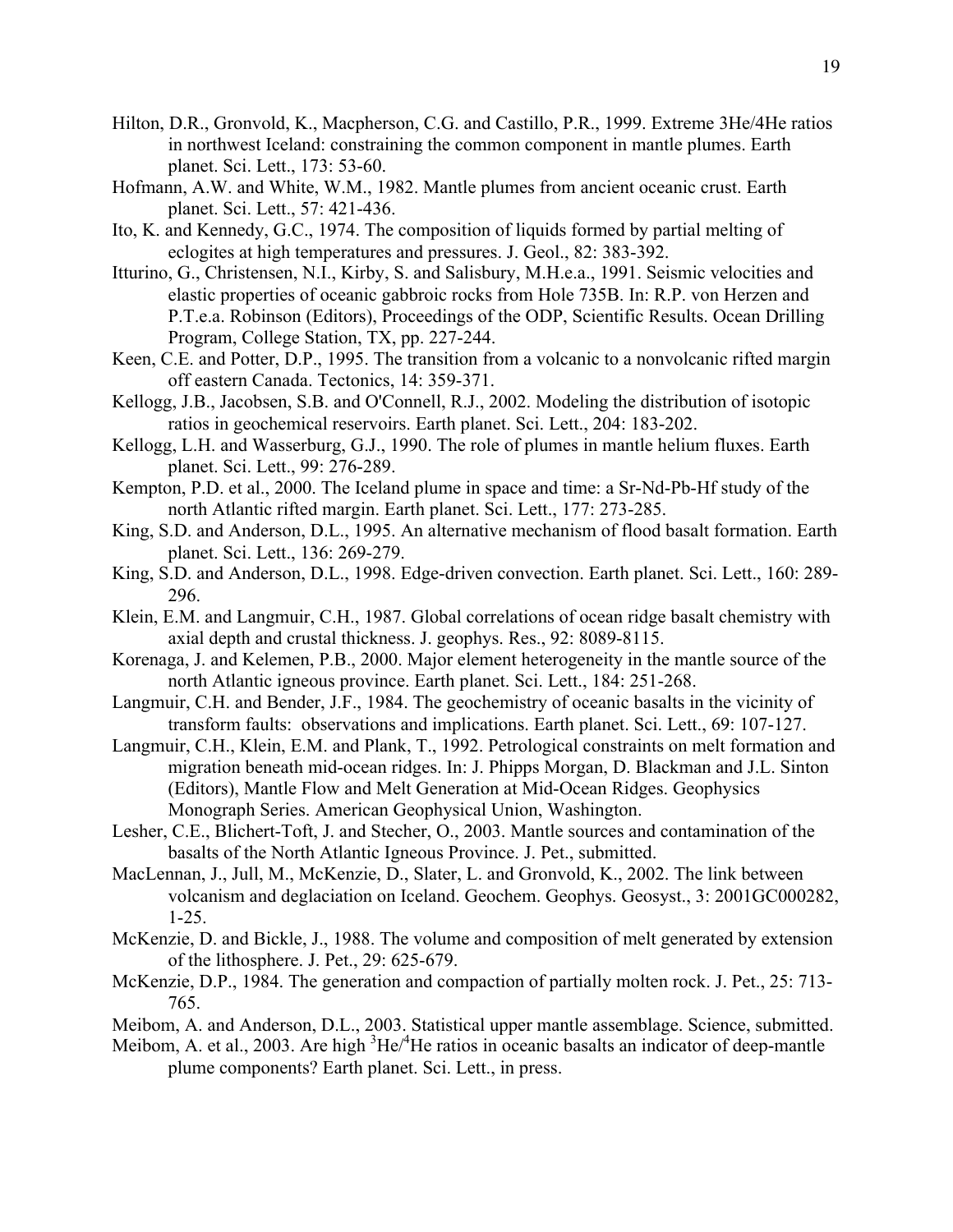- Menke, W., 1999. Crustal isostasy indicates anomalous densities beneath Iceland. Geophys. Res. Lett., 26: 1215-1218.
- Menke, W., Brandsdottir, B., Einarsson, P. and Bjarnason, I.T., 1996. Reinterpretation of the RRISP-77 Iceland shear-wave profiles. Geophys. J. Int., 126: 166-172.
- Menke, W. and Levin, V., 1994. Cold crust in a hot spot. Geophys. Res. Lett., 21: 1967-1970.
- Menke, W., Levin, V. and Sethi, R., 1995. Seismic attenuation in the crust at the mid-Atlantic plate boundary in south-west Iceland. Geophys. J. Int., 122: 175-182.
- Meyer, P.S., Sigurdsson, H. and Schilling, J.-G., 1985. Petrological and geochemical variations along Iceland's neovolcanic zones. J. geophys. Res., 90: 10043-10072.
- Moreira, M. and Sarda, P., 2000. Noble gas constrinats on degassing processes. Earth planet. Sci. Lett., 176: 375-386.
- Morgan, W.J., 1971. Convection plumes in the lower mantle. Nature, 230: 42-43.
- Natland, J.H., 1989. Partial melting of a lithologically heterogeneous mantle: Inferences from crystallization histories of magnesian abyssal tholeiites from the Siqueiros Fracture Zone. In: A.D. Saunders and M. Norry (Editors), Geol. Soc. London, Spec. Publ. Geological Society of London, pp. 41-77.
- Natland, J.H., 2003. Capture of mantle helium by growing olivine phenocrysts in picritic basalts from the Juan Fernandez Islands, SE Pacific. J. Pet., in press.
- Natland, J.H. and Dick, H.J.B., 1996. Melt migration through high-level gabbroic cumulates of the East Pacific Rise at Hess Deep: Inferences from rock textures and mineral compositions. In: C. Mével, K. Gillis, J. Allan and P. Meyer (Editors), Proc. ODP, Sci. Results. College Station, TX (Ocean Drilling Program), pp. 21-58.
- Natland, J.H. and Dick, H.J.B., 2001. Formation of the lower ocean crust and the crystallization of gabbroic cumulates at a very slowly spreading ridge. J. Volc. Geotherm. Res., 110: 191-233.
- Natland, J.H. and Dick, H.J.B., 2002. Stratigraphy and composition of gabbros drilled at ODP Hole 735B, Southwest Indian Ridge: a synthesis. In: J.H. Natland, H.J.B. Dick, J.D. Miller and R.P. Von Herzen (Editors), Proc. ODP, Sci. Results.
- Natland, J.H., Meyer, P.S., Dick, H.J.B. and Bloomer, S.H., 1991. Magmatic oxides and sulfides in gabbroic rocks from ODP Hole 735B and the later development of the liquid line of descent. In: R.P. Von Herzen and P.T.e.a. Robinson (Editors), Proc. Ocean Drilling Program, Scientific Results, College Station, TX, pp. 75-111.
- Niu, Y., Regelous, M., Wendt, I.J., Batiza, R. and O'Hara, M.J., 2002. Geochemistry of near-EPR seamounts: importance of source vs. process and the origin of enriched mantle component. Earth planet. Sci. Lett., 199: 327-345.
- Oskarsson, N., Sigvaldason, G.E. and Steinthorsson, S., 1982. A dynamic model of rift zone petrogenesis and the regional petrology of Iceland. J. Pet. Special Issue, 23: 28-74.
- Oxburgh, E.R. and Parmentier, E.M., 1977. Compositional and density stratification in oceanic lithosphere - causes and consequences. J. geol. Soc. Lon., 133: 343-355.
- Ozima, M. and Igarashi, G., 2000. The primordial noble gases in the Earth: a key constraint on Earth evolution models. Earth planet. Sci. Lett., 176: 219-232.
- Polet, J. and Anderson, D., 1995. Depth extent of cratons as inferred from tomographic studies. Geology, 23: 205-208.
- Ritsema, J., van Heijst, H.J. and Woodhouse, J.H., 1999. Complex shear wave velocity structure imaged beneath Africa and Iceland. Science, 286: 1925-1928.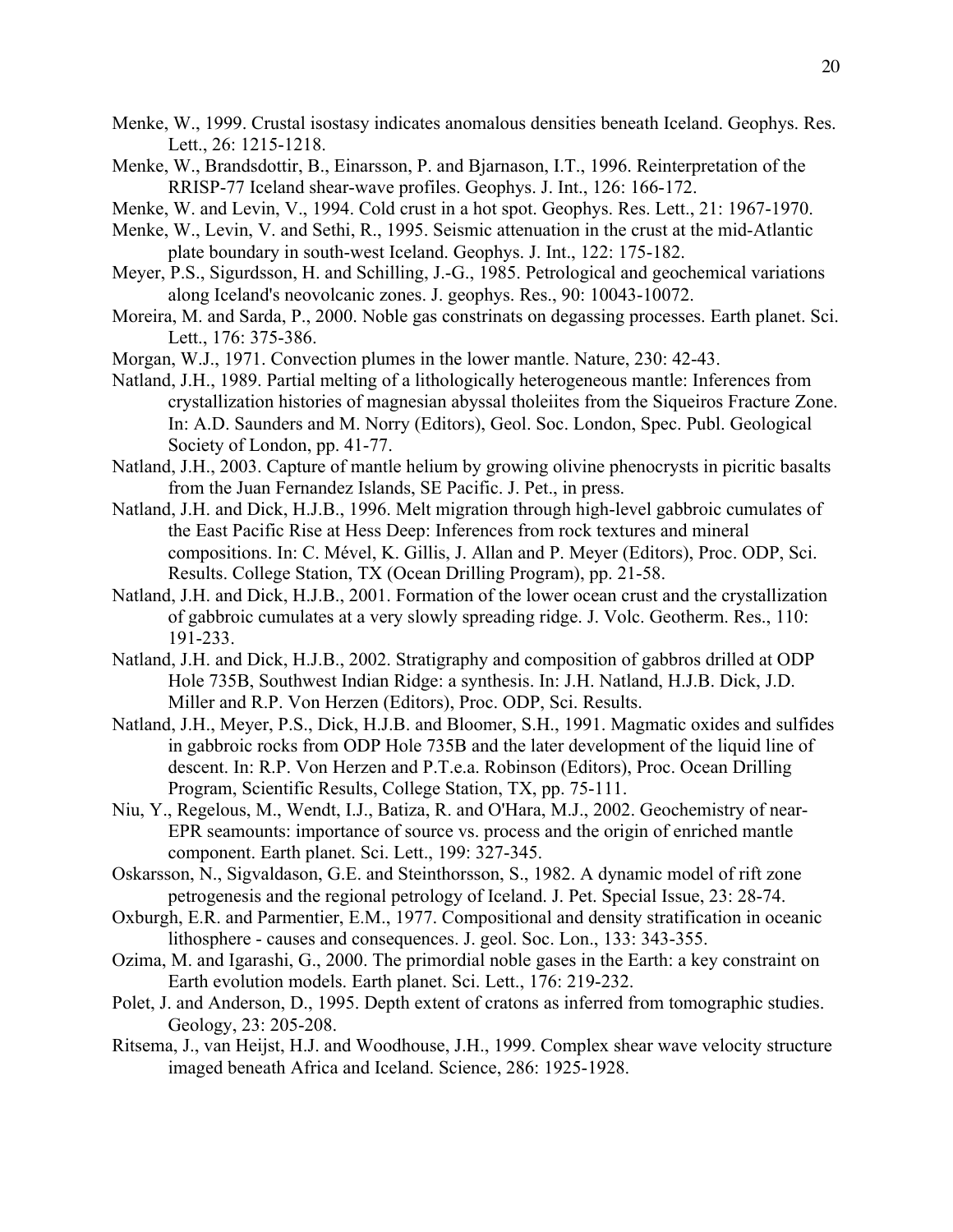- Schilling, J.-G., 1973. Iceland mantle plume: Geochemical study of Reykjanes ridge. Nature, 242: 565-571.
- Schilling, J.-G. et al., 1983. Petrologic and geochemical variations along the mid-Atlantic ridge from 29˚N to 73˚N. Am. J. Sci., 283: 510-586.
- Smith, A.D., 1993. The continental mantle as a source for hotspot volcanism. Terra Nova, 5: 452-460.
- Smith, A.D., 2003. Intraplate volcanism: Concepts, problems and proofs. Astron. Geophys., 44:  $2.2 - 2.3$ .
- Soper, N.J., Strachan, R.A., Holdsworth, R.E., Gayer, R.A. and Greiling, R.O., 1992. Sinistral transpression and the Silurian closure of Iapetus. J. geol. Soc. Lon., 149: 871-880.
- Stein, C. and Stein, S., 2003. Sea floor heat flow near Iceland and implications for a mantle plume. Astron. Geophys., 44: 1.8-1.10.
- Stein, C.A. and Stein, S., 2002. Spots yes, hot barely or not. EOS, Trans. AGU, 83: Abstract S71D-08.
- Stein, S. and Stein, C.A., 1997. Sea-floor depth and the Lake Wobegon effect. Science, 275: 1613-1614.
- Stracke, A. et al., 2003. Theistareykir revisited. Geochemistry Geophysics Geosystems, 4: art. no. 8507.
- Stuart, F.M., Lass-Evans, S., Fitton, J.G. and Ellam, R.M., 2003. Extreme <sup>3</sup>He/<sup>4</sup>He in picritic basalts from Baffin Island: the role of a mixed reservoir in mantle plumes. Nature, submitted.
- van der Hilst, R.D., Widiyantoro, S. and Engdahl, E.R., 1997. Evidence for deep mantle circulation from global tomography. Nature, 386: 578-584.
- Walker, G.P.L., 1963. The Breiddalur central volcano eastern Iceland. Quart. J. Geol. Soc. London, 119: 29-63.
- Wen, L. and Anderson, D.L., 1997. Layered mantle convection : A model for geoid and topography. Earth planet. Sci. Lett., 146: 367-377.
- Wortel, R., 1980. Age-dependent subduction of oceanic lithosphere. Ph.D. Thesis, Utrecht, 147 pp.
- Yaxley, G.M., 2000. Experimental study of the phase and melting relations of homogeneous basalt + peridotite mixtures and implication for the petrogenesis of flood basalts. Cont. Min. Pet., 139: 326-338.
- Yaxley, G.M. and Green, D.H., 1998. Reactions between eclogite and peridotite: Mantle refertilisation by subduction of oceanic crust. Schweiz. Min. Pet. Mitteil., 78: 243-255.
- Yoder, H.S., Jr. and Tilley, C.E., 1962. Origin of basalt magmas: an experimental study of natural and synthetic rock systems. J. Pet., 3: 342-532.
- Zatman, S., Gordon, R.G. and Richards, M.A., 2001. Analytic models for the dynamics of diffuse oceanic plate boundaries. Geophys. J. Int., 145: 145-156.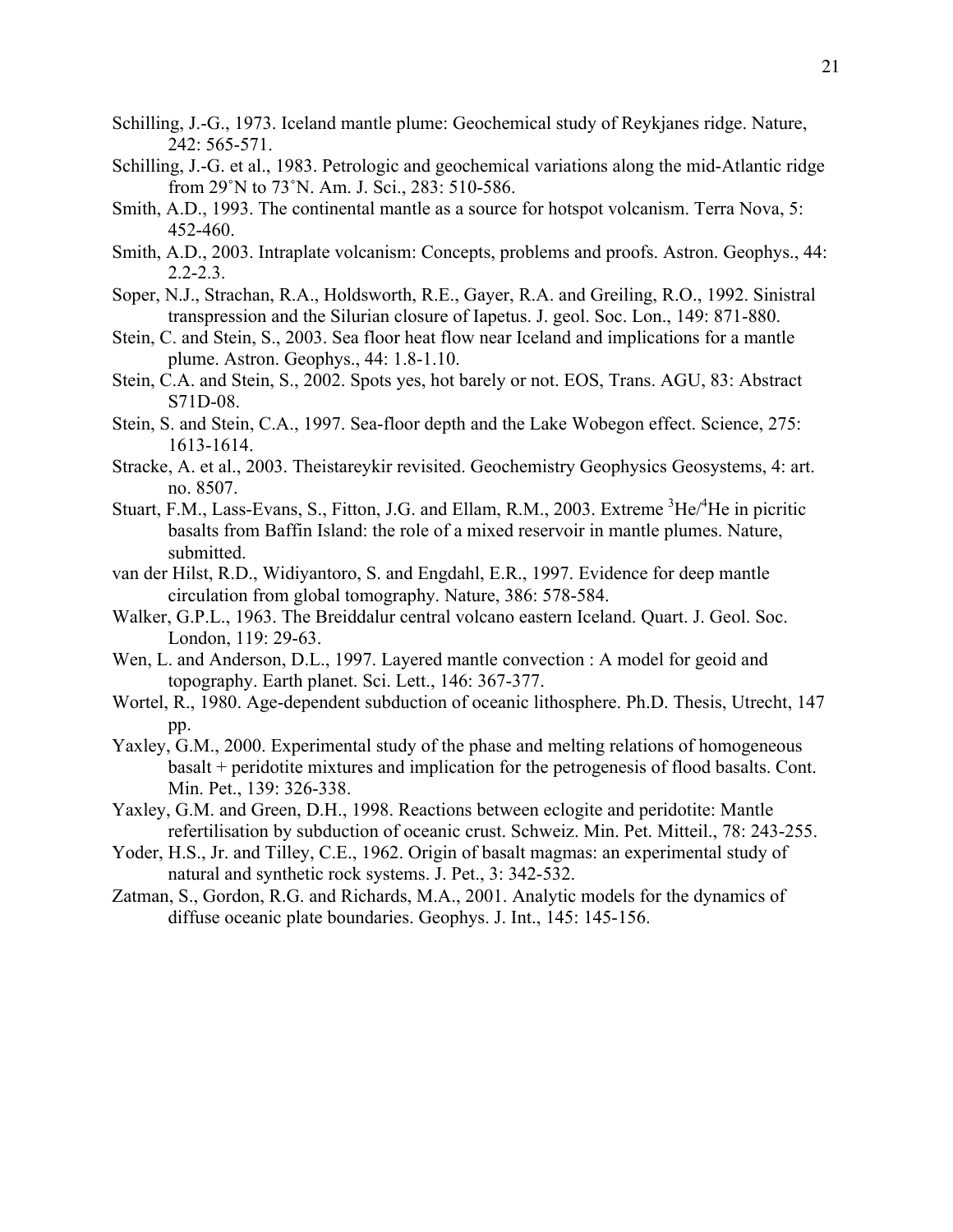|                              | ন             | All REE +<br>4.8% AOB                                                                                                                       |  |  |  |  | $\frac{8}{8}$ $\frac{6}{8}$ $\frac{6}{8}$ $\frac{6}{8}$ $\frac{6}{8}$ $\frac{6}{8}$ $\frac{6}{8}$ $\frac{6}{8}$ $\frac{6}{8}$ $\frac{6}{8}$ $\frac{6}{8}$ $\frac{6}{8}$ $\frac{6}{8}$ $\frac{6}{8}$ $\frac{6}{8}$ $\frac{6}{8}$ $\frac{6}{8}$ $\frac{6}{8}$ $\frac{6}{8}$ $\frac{6}{8}$ $\frac{6}{8}$ $\frac{6}{8}$ |  |  |                                                                                                                                                                                                                                                                        |                 |      |                                            | $78.9$<br>$15.3$<br>$52.1$<br>$2.9$                             |  |  |        |                 |          | 0.97<br>480.6<br>60.6<br>578.6<br>786                                                          |                | 36.5                                                                                                                                                                                                                                                                                                          | 0.098 |                       |                      |  |                            |                                                                                                   |       |      |       | 845868848648868<br>8458688486888                                                                                                                                                                                                                                                                    |                              |
|------------------------------|---------------|---------------------------------------------------------------------------------------------------------------------------------------------|--|--|--|--|---------------------------------------------------------------------------------------------------------------------------------------------------------------------------------------------------------------------------------------------------------------------------------------------------------------------|--|--|------------------------------------------------------------------------------------------------------------------------------------------------------------------------------------------------------------------------------------------------------------------------|-----------------|------|--------------------------------------------|-----------------------------------------------------------------|--|--|--------|-----------------|----------|------------------------------------------------------------------------------------------------|----------------|---------------------------------------------------------------------------------------------------------------------------------------------------------------------------------------------------------------------------------------------------------------------------------------------------------------|-------|-----------------------|----------------------|--|----------------------------|---------------------------------------------------------------------------------------------------|-------|------|-------|-----------------------------------------------------------------------------------------------------------------------------------------------------------------------------------------------------------------------------------------------------------------------------------------------------|------------------------------|
|                              |               | Kistufell<br>aver oliv.<br>tholeiite                                                                                                        |  |  |  |  |                                                                                                                                                                                                                                                                                                                     |  |  |                                                                                                                                                                                                                                                                        |                 |      |                                            |                                                                 |  |  |        |                 |          |                                                                                                |                |                                                                                                                                                                                                                                                                                                               |       |                       |                      |  |                            |                                                                                                   |       |      |       | sky competion and competion and competion and competion and competion and competion and competion and competio<br>International competion and competion and competion and competion and competion and competion and competion an                                                                    |                              |
|                              | ဒ္            | Kistufell<br>average<br>glass                                                                                                               |  |  |  |  |                                                                                                                                                                                                                                                                                                                     |  |  | $\begin{array}{cccccc}\n 48.38 & 0.0000 & 0.0000 & 0.0000 & 0.0000 & 0.0000 & 0.0000 & 0.0000 & 0.0000 & 0.0000 & 0.0000 & 0.0000 & 0.0000 & 0.0000 & 0.0000 & 0.0000 & 0.0000 & 0.0000 & 0.0000 & 0.0000 & 0.0000 & 0.0000 & 0.0000 & 0.0000 & 0.0000 & 0.0000 & 0.0$ |                 |      |                                            |                                                                 |  |  |        |                 |          |                                                                                                |                |                                                                                                                                                                                                                                                                                                               |       |                       |                      |  |                            |                                                                                                   |       |      |       |                                                                                                                                                                                                                                                                                                     |                              |
|                              | ₽             | EPR AOB                                                                                                                                     |  |  |  |  |                                                                                                                                                                                                                                                                                                                     |  |  |                                                                                                                                                                                                                                                                        |                 |      |                                            |                                                                 |  |  |        |                 |          |                                                                                                |                | $15.88$ $8.84$ $8.75$ $8.84$ $8.82$ $8.84$ $8.82$ $8.84$ $8.82$ $8.84$ $8.82$ $8.84$ $8.82$ $8.84$ $8.82$ $8.84$ $8.84$ $8.84$ $8.84$ $8.84$ $8.84$ $8.84$ $8.84$ $8.84$ $8.84$ $8.84$ $8.84$ $8.84$ $8.84$ $8.84$ $8.84$ $8.$                                                                                |       |                       |                      |  |                            |                                                                                                   |       |      |       |                                                                                                                                                                                                                                                                                                     |                              |
|                              | ÷             | 735B<br>DOOG+                                                                                                                               |  |  |  |  |                                                                                                                                                                                                                                                                                                                     |  |  |                                                                                                                                                                                                                                                                        |                 |      |                                            |                                                                 |  |  |        |                 |          | $18877788888888888$                                                                            |                | 40.2                                                                                                                                                                                                                                                                                                          | 0.19  |                       |                      |  |                            |                                                                                                   |       |      |       |                                                                                                                                                                                                                                                                                                     |                              |
|                              | \$            | 735B Troct+<br>Oliv. Gab.                                                                                                                   |  |  |  |  |                                                                                                                                                                                                                                                                                                                     |  |  | 8<br>883 383 38 38 38 38 38 38 38 39<br>8 3 3 3 3 3 3 4 3 5 6 9 8 9 8 9 8 9 3                                                                                                                                                                                          |                 |      |                                            | $\begin{array}{c} 161.50 \\ 11.93 \\ 23.83 \\ 0.41 \end{array}$ |  |  |        |                 |          | $\begin{array}{r} 0.80 \\ 37.20 \\ 59.30 \\ 109.40 \\ 252.90 \\ 37.10 \\ 37.10 \\ \end{array}$ |                | 36.60                                                                                                                                                                                                                                                                                                         | 0.02  |                       |                      |  |                            |                                                                                                   |       |      |       |                                                                                                                                                                                                                                                                                                     |                              |
|                              | 45            | 735B Ave all<br>REE                                                                                                                         |  |  |  |  |                                                                                                                                                                                                                                                                                                                     |  |  |                                                                                                                                                                                                                                                                        |                 |      |                                            | $75.4$<br>$41.8$<br>0.78                                        |  |  |        |                 |          | 0988392<br>0988392                                                                             |                | 37.3                                                                                                                                                                                                                                                                                                          | 0.02  |                       |                      |  |                            |                                                                                                   |       |      |       |                                                                                                                                                                                                                                                                                                     |                              |
|                              |               | Dick et al<br>(2000) 735b<br>Average                                                                                                        |  |  |  |  | $\begin{array}{l} 60.60 \\ 60.87 \\ 61.37 \\ 62.47 \\ 63.48 \\ 64.49 \\ 65.49 \\ 66.49 \\ 67.49 \\ 68.49 \\ 69.49 \\ 60.49 \\ 61.40 \\ 62.40 \\ 63.40 \\ 64.40 \\ 65.40 \\ 66.40 \\ 67.40 \\ 68.40 \\ 69.40 \\ 60.40 \\ 60.40 \\ 60.40 \\ 60.40 \\ 60.40 \\ 60.40 \\ 60.40 \\ 60.40 \\ 60.40 \\ 60$                 |  |  |                                                                                                                                                                                                                                                                        |                 |      |                                            | $\frac{5}{2}$ $\frac{2}{2}$                                     |  |  |        | $4500$<br>$795$ |          | 240                                                                                            |                |                                                                                                                                                                                                                                                                                                               |       |                       |                      |  |                            |                                                                                                   |       |      |       |                                                                                                                                                                                                                                                                                                     |                              |
|                              | $\frac{3}{2}$ | Hess<br>weighted<br>average                                                                                                                 |  |  |  |  |                                                                                                                                                                                                                                                                                                                     |  |  |                                                                                                                                                                                                                                                                        |                 |      |                                            | $74$<br>$75$<br>23                                              |  |  |        | 154             |          |                                                                                                |                |                                                                                                                                                                                                                                                                                                               |       |                       |                      |  |                            |                                                                                                   |       |      |       |                                                                                                                                                                                                                                                                                                     |                              |
|                              |               | Hess<br>Tonalite                                                                                                                            |  |  |  |  |                                                                                                                                                                                                                                                                                                                     |  |  |                                                                                                                                                                                                                                                                        |                 | 33.7 |                                            | 7990                                                            |  |  | ္မ ၀ စ |                 |          | $\frac{9}{4}$                                                                                  |                |                                                                                                                                                                                                                                                                                                               |       |                       | $\frac{13.7}{41.73}$ |  | 88.47<br>82.47<br>92.36    |                                                                                                   | 17.22 |      | 10.79 |                                                                                                                                                                                                                                                                                                     | 9.96<br>1.69<br>107.29       |
| Table 1 Average Compositions |               | Hess<br>Oxide<br>Gabbro                                                                                                                     |  |  |  |  |                                                                                                                                                                                                                                                                                                                     |  |  | $5 - 5$ $2 - 5$ $3 - 5$ $3 - 5$ $3 - 5$ $3 - 5$ $3 - 5$ $3 - 5$ $3 - 5$ $3 - 5$ $3 - 5$ $3 - 5$ $3 - 5$ $3 - 5$ $3 - 5$ $3 - 5$ $3 - 5$ $3 - 5$ $3 - 5$ $3 - 5$ $3 - 5$ $3 - 5$ $3 - 5$ $3 - 5$ $3 - 5$ $3 - 5$ $3 - 5$ $3 - 5$ $3 - 5$ $3 - 5$ $3 - 5$ $3 - $         |                 |      | $23 - 872$<br>$72$<br>$72$<br>$72$<br>$72$ |                                                                 |  |  |        |                 |          | $74880045$<br>$488004$                                                                         |                |                                                                                                                                                                                                                                                                                                               |       |                       |                      |  |                            |                                                                                                   |       |      |       |                                                                                                                                                                                                                                                                                                     | $3.02$<br>$0.61$<br>$127.11$ |
|                              |               | Hess difer<br>gabbro                                                                                                                        |  |  |  |  |                                                                                                                                                                                                                                                                                                                     |  |  |                                                                                                                                                                                                                                                                        |                 |      |                                            | $-824.5$                                                        |  |  |        |                 |          | 85 287<br>85 287<br>87                                                                         |                |                                                                                                                                                                                                                                                                                                               |       |                       |                      |  |                            |                                                                                                   |       |      |       |                                                                                                                                                                                                                                                                                                     | $\frac{0.3}{116.30}$         |
|                              |               | Hess<br>Olivine<br>Gabbro                                                                                                                   |  |  |  |  |                                                                                                                                                                                                                                                                                                                     |  |  |                                                                                                                                                                                                                                                                        |                 |      |                                            | $\frac{1}{2}$ $\frac{1}{2}$ $\frac{1}{4}$                       |  |  |        |                 | 8.708888 |                                                                                                | $12.1$<br>30.4 |                                                                                                                                                                                                                                                                                                               |       |                       | 0.56<br>1.86         |  |                            | $\frac{5}{2}$ $\frac{2}{3}$ $\frac{4}{1}$ $\frac{5}{1}$ $\frac{3}{2}$ $\frac{5}{1}$ $\frac{3}{2}$ |       | 0.27 |       | $\begin{array}{c} 13 \\ 0.86 \\ 0.71 \\ 0.71 \\ 0.72 \end{array}$                                                                                                                                                                                                                                   |                              |
|                              |               | Hess<br>Troctolite                                                                                                                          |  |  |  |  |                                                                                                                                                                                                                                                                                                                     |  |  |                                                                                                                                                                                                                                                                        | Elements<br>ace |      | $724$<br>$74288$                           |                                                                 |  |  |        |                 |          |                                                                                                |                | 11.5                                                                                                                                                                                                                                                                                                          |       | Earth Elements        | 0.68<br>2.12         |  |                            |                                                                                                   |       |      |       |                                                                                                                                                                                                                                                                                                     | $\frac{57}{13.28}$           |
|                              |               | 735B strip<br>average                                                                                                                       |  |  |  |  |                                                                                                                                                                                                                                                                                                                     |  |  |                                                                                                                                                                                                                                                                        |                 |      |                                            |                                                                 |  |  |        |                 |          | 0.562<br>0.562<br>0.582<br>0.72<br>0.24<br>0.24<br>2.7                                         |                |                                                                                                                                                                                                                                                                                                               |       | $\frac{1}{2}$<br>Rare |                      |  | $0.22$<br>$0.39$<br>$+1.4$ | 0.73                                                                                              |       |      |       |                                                                                                                                                                                                                                                                                                     | $2.77$<br>$0.4$<br>117.61    |
|                              |               | 735B Trond                                                                                                                                  |  |  |  |  |                                                                                                                                                                                                                                                                                                                     |  |  |                                                                                                                                                                                                                                                                        |                 |      |                                            |                                                                 |  |  |        |                 |          |                                                                                                |                | $-4857$ $-4927$ $-6997$ $-4287$ $-699$                                                                                                                                                                                                                                                                        |       |                       |                      |  |                            |                                                                                                   |       |      |       |                                                                                                                                                                                                                                                                                                     |                              |
|                              | 5             | 735B Felsic                                                                                                                                 |  |  |  |  |                                                                                                                                                                                                                                                                                                                     |  |  |                                                                                                                                                                                                                                                                        |                 |      |                                            |                                                                 |  |  |        |                 |          |                                                                                                |                | $20.52$ $-$ 15 $-$ 16 $-$ 16 $-$ 16 $-$ 16 $-$ 16 $-$ 16 $-$ 16 $-$ 16 $-$ 16 $-$ 16 $-$ 16 $-$ 16 $-$ 16 $-$ 16 $-$ 16 $-$ 16 $-$ 16 $-$ 16 $-$ 16 $-$ 16 $-$ 16 $-$ 16 $-$ 16 $-$ 16 $-$ 16 $-$ 16 $-$ 16 $-$ 16 $-$ 16 $-$                                                                                 |       |                       |                      |  |                            |                                                                                                   |       |      |       | $\begin{array}{l} 26.75 \\ 27.75 \\ 28.75 \\ 29.75 \\ 20.75 \\ 20.75 \\ 20.75 \\ 20.75 \\ 20.75 \\ 20.75 \\ 20.75 \\ 20.75 \\ 20.75 \\ 20.75 \\ 20.75 \\ 20.75 \\ 20.75 \\ 20.75 \\ 20.75 \\ 20.75 \\ 20.75 \\ 20.75 \\ 20.75 \\ 20.75 \\ 20.75 \\ 20.75 \\ 20.75 \\ 20.75 \\ 20.75 \\ 20.75 \\ 20$ |                              |
|                              |               | $7386$<br>$7386$<br>$386$<br>$386$                                                                                                          |  |  |  |  |                                                                                                                                                                                                                                                                                                                     |  |  |                                                                                                                                                                                                                                                                        |                 |      |                                            |                                                                 |  |  |        |                 |          |                                                                                                |                | $\begin{array}{l} 6.56 \\ 1.57 \\ 1.67 \\ 1.68 \\ 1.69 \\ 1.60 \\ 1.61 \\ 1.61 \\ 1.62 \\ 1.63 \\ 1.64 \\ 1.65 \\ 1.66 \\ 1.67 \\ 1.69 \\ 1.60 \\ 1.60 \\ 1.60 \\ 1.60 \\ 1.60 \\ 1.60 \\ 1.60 \\ 1.60 \\ 1.60 \\ 1.60 \\ 1.60 \\ 1.60 \\ 1.60 \\ 1.60 \\ 1.60 \\ 1.60 \\ 1.60 \\ 1.60 \\ 1.60 \\ 1.60 \\ 1.$ |       |                       |                      |  |                            |                                                                                                   |       |      |       | $3.5887 - 1.5887 - 1.5883 - 1.5883$<br>$3.5887 - 1.5887 - 1.5883 - 1.5883 - 1.5883 - 1.5883 - 1.5883 - 1.5883 - 1.5883 - 1.5883 - 1.5883 - 1.5883 - 1.5883 - 1.5883 - 1.5883 - 1.5883 - 1.5883 - 1.5883 - 1.5883 - 1.5883 - 1.5883 - 1.5883 - 1.5883 - 1.$                                          |                              |
|                              |               | r35B diffe<br>gabbro                                                                                                                        |  |  |  |  |                                                                                                                                                                                                                                                                                                                     |  |  |                                                                                                                                                                                                                                                                        |                 |      |                                            |                                                                 |  |  |        |                 |          |                                                                                                |                |                                                                                                                                                                                                                                                                                                               |       |                       |                      |  |                            |                                                                                                   |       |      |       |                                                                                                                                                                                                                                                                                                     |                              |
|                              |               | $\frac{2}{7}$<br>$\frac{3}{10}$<br>$\frac{1}{10}$<br>$\frac{1}{10}$<br>$\frac{1}{10}$<br>$\frac{1}{10}$<br>$\frac{1}{10}$<br>$\frac{1}{10}$ |  |  |  |  |                                                                                                                                                                                                                                                                                                                     |  |  | $50.38 + 74.8 + 86.48 + 86.88 + 86.88 + 86.88 + 86.88 + 86.88 + 86.88 + 86.88 + 86.88 + 86.88 + 86.88 + 86.88 + 86.88 + 86.88 + 86.88 + 86.88 + 86.88 + 86.88 + 86.88 + 86.88 + 86.88 + 86.88 + 86.88 + 86.88 + 86.88 + 86.88 + 86.88 + 86.88 + 86.88 + 86.8$          |                 |      |                                            |                                                                 |  |  |        |                 |          |                                                                                                |                | $4.80$ $6.80$ $6.80$ $6.80$ $6.80$ $6.80$ $6.80$ $6.80$ $6.80$ $6.80$ $6.80$ $6.80$ $6.80$ $6.80$ $6.80$ $6.80$ $6.80$ $6.80$ $6.80$ $6.80$ $6.80$ $6.80$ $6.80$ $6.80$ $6.80$ $6.80$ $6.80$ $6.80$ $6.80$ $6.80$ $6.80$ $6.8$                                                                                |       |                       |                      |  |                            |                                                                                                   |       |      |       |                                                                                                                                                                                                                                                                                                     |                              |
|                              |               | $\frac{1}{7368}$                                                                                                                            |  |  |  |  |                                                                                                                                                                                                                                                                                                                     |  |  |                                                                                                                                                                                                                                                                        |                 |      |                                            |                                                                 |  |  |        |                 |          |                                                                                                |                |                                                                                                                                                                                                                                                                                                               |       |                       |                      |  |                            |                                                                                                   |       |      |       |                                                                                                                                                                                                                                                                                                     |                              |
|                              |               | <b>SAMPLE</b>                                                                                                                               |  |  |  |  |                                                                                                                                                                                                                                                                                                                     |  |  |                                                                                                                                                                                                                                                                        |                 |      |                                            |                                                                 |  |  |        |                 |          |                                                                                                |                | 요명 아 > 넌 등 눈 땅 얻 을 드 있 > 盂 않 님 ㅋ                                                                                                                                                                                                                                                                              |       |                       |                      |  |                            |                                                                                                   |       |      |       | 104388884294593                                                                                                                                                                                                                                                                                     |                              |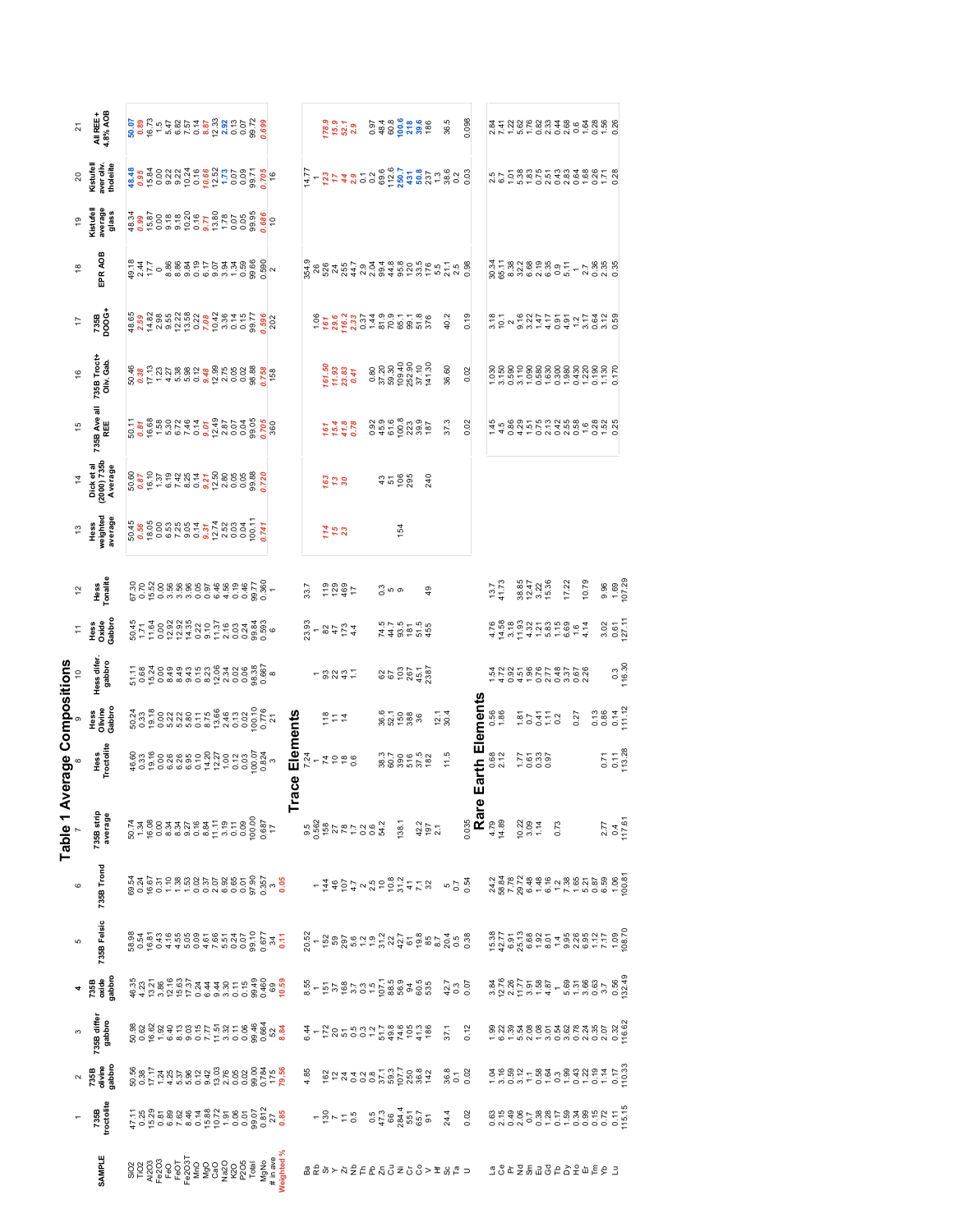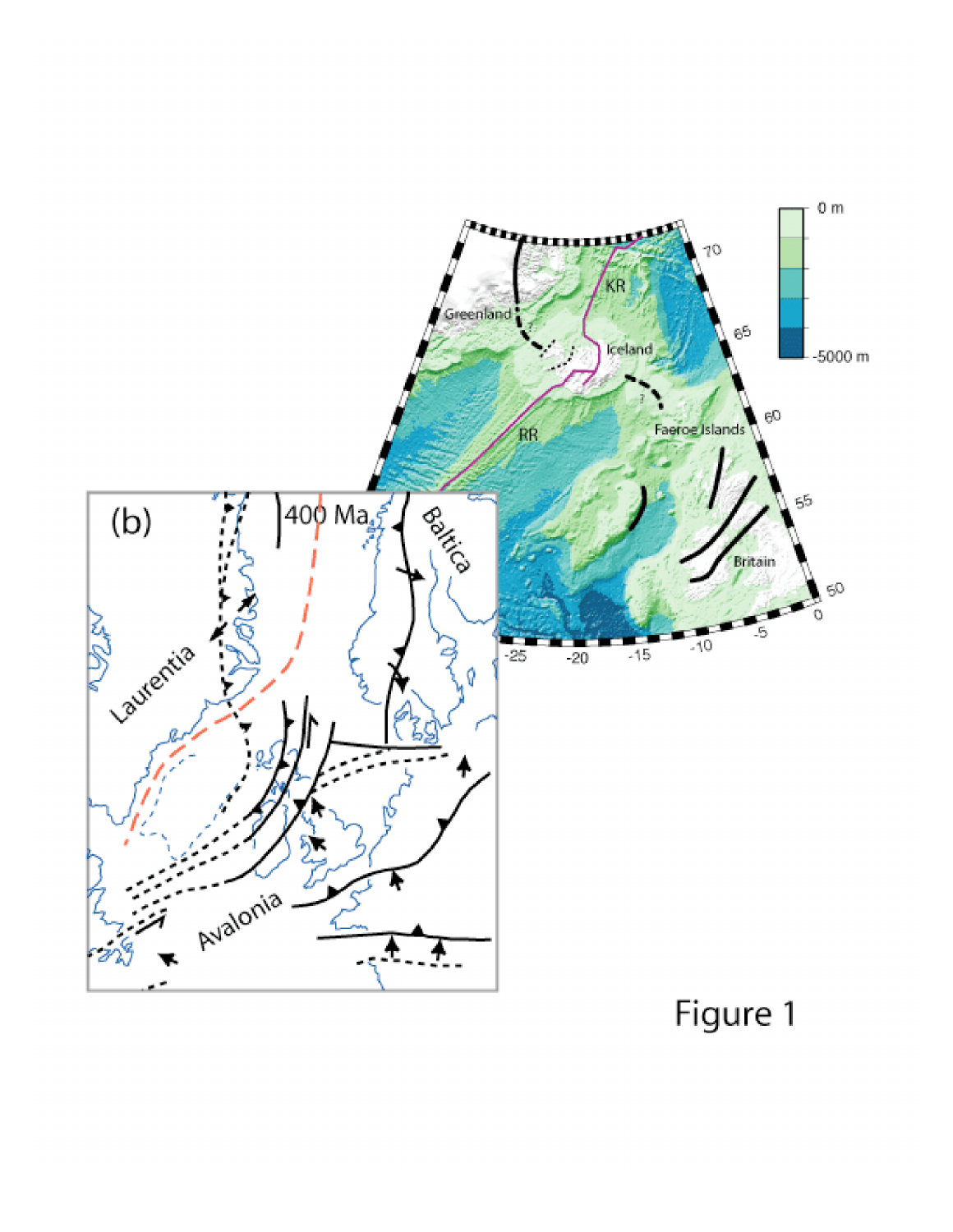

Figure 2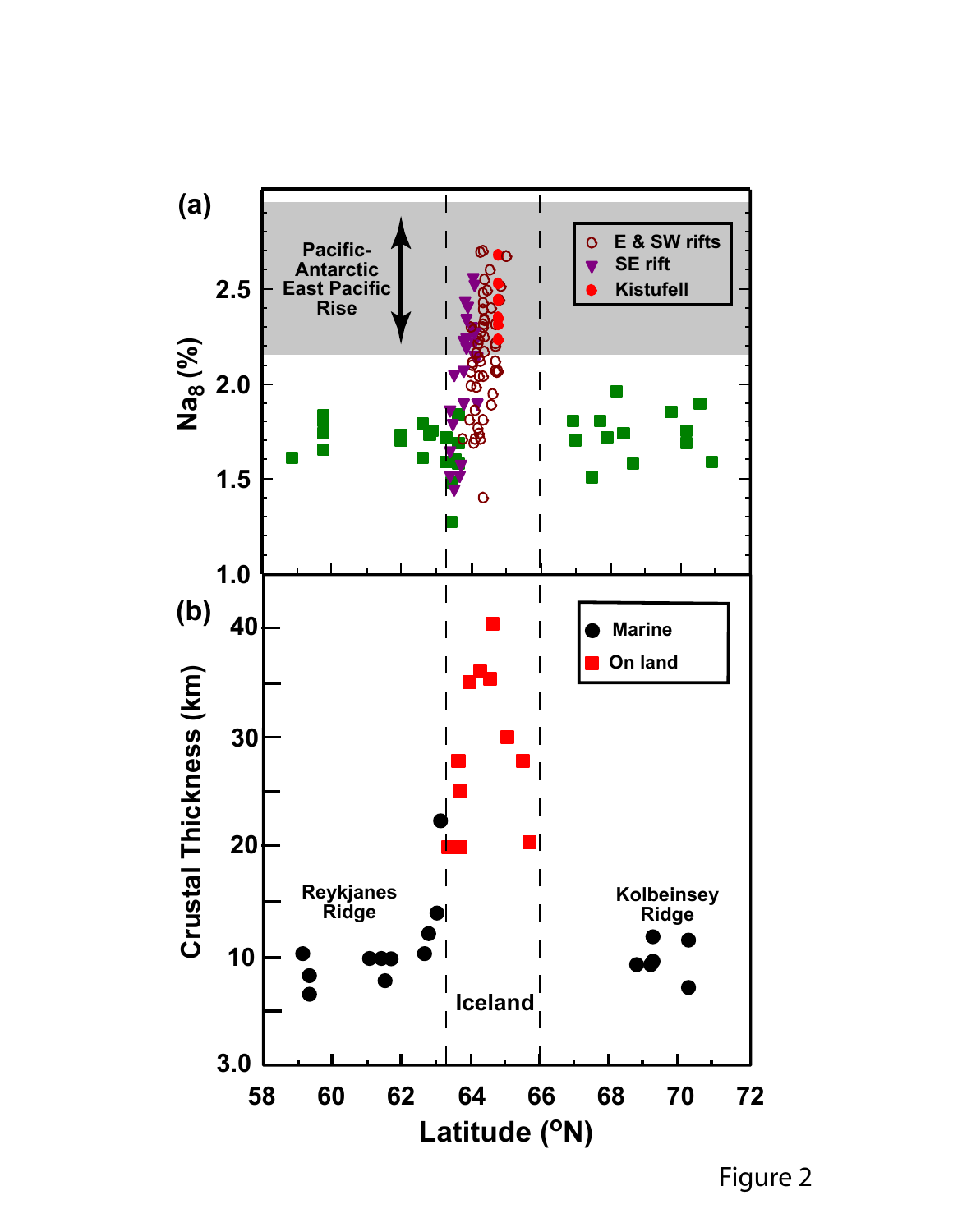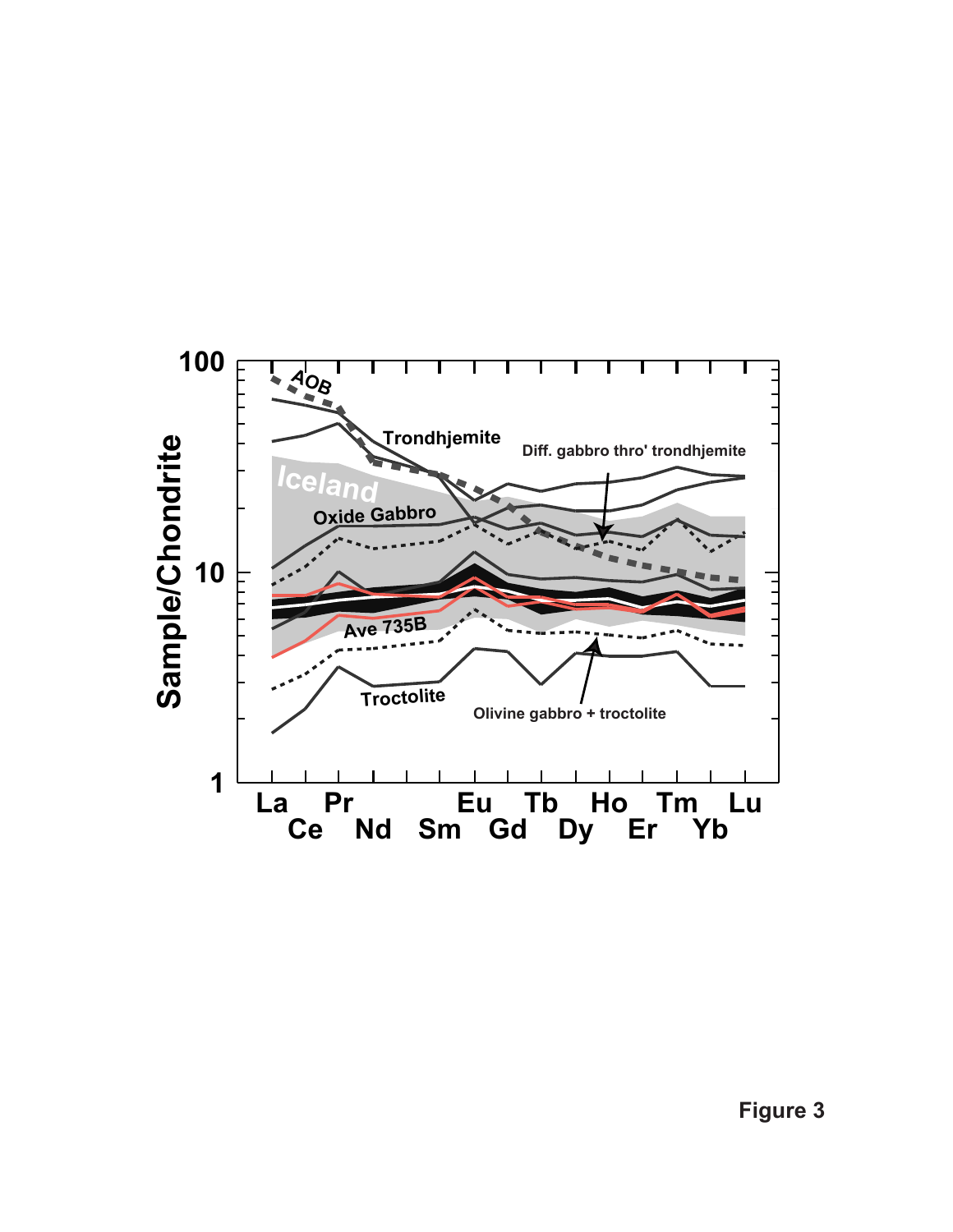

Figure 4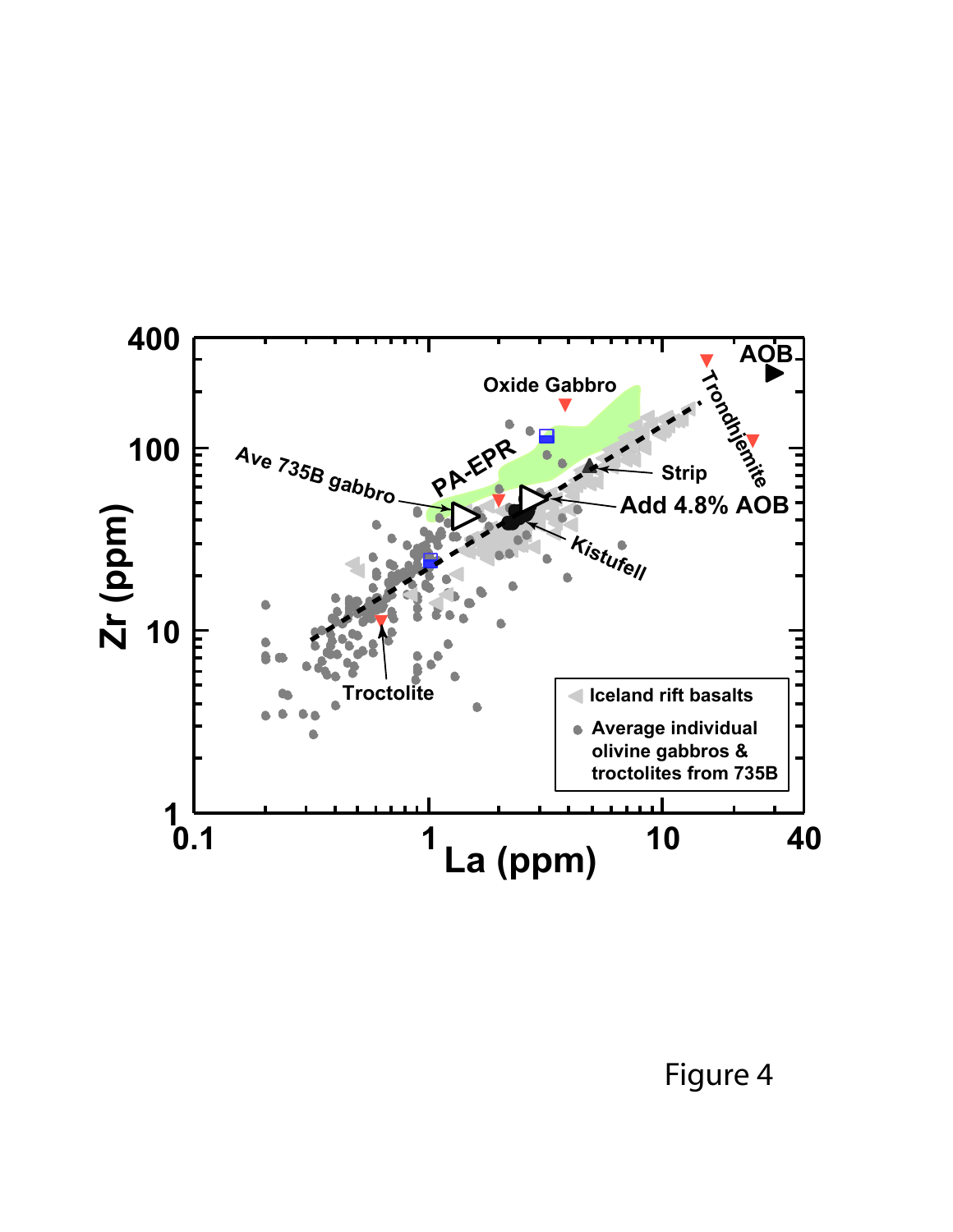

Figure 5